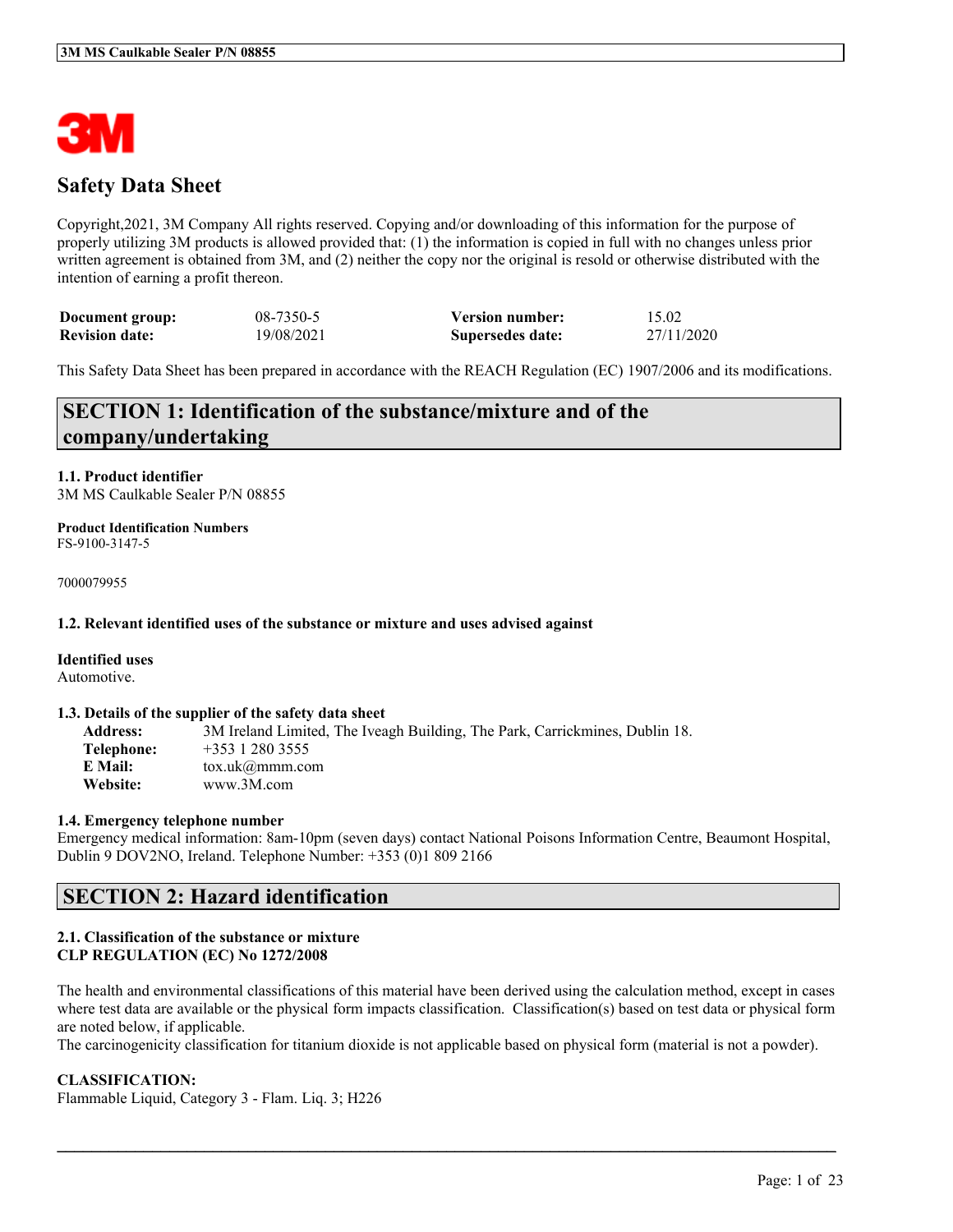Skin Sensitization, Category 1A - Skin Sens. 1A; H317 Specific Target Organ Toxicity-Repeated Exposure, Category 1 - STOT RE 1; H372 Hazardous to the Aquatic Environment (Chronic), Category 2 - Aquatic Chronic 2; H411

For full text of H phrases, see Section 16.

### **2.2. Label elements CLP REGULATION (EC) No 1272/2008**

### **SIGNAL WORD**

DANGER.

### **Symbols**

GHS02 (Flame) |GHS07 (Exclamation mark) |GHS08 (Health Hazard) |GHS09 (Environment) |

**Pictograms**



| <b>Ingredients:</b>                                                       |                                                       |                                                                                     |           |                           |
|---------------------------------------------------------------------------|-------------------------------------------------------|-------------------------------------------------------------------------------------|-----------|---------------------------|
| Ingredient                                                                |                                                       | CAS Nbr                                                                             | EC No.    | $%$ by Wt                 |
| Quartz                                                                    |                                                       | 14808-60-7                                                                          | 238-878-4 | $40 - 70$                 |
| N-(3-(Trimethoxysilyl)propyl)ethylenediamine                              |                                                       | 1760-24-3                                                                           | 217-164-6 | $0.1 -$<br>$\blacksquare$ |
| Phenol, styrenated                                                        |                                                       | 61788-44-1                                                                          | 262-975-0 | $\leq 1$                  |
| Tin, dioctylbis(2,4-pentanedionato- $\kappa$ O2, $\kappa$ O4)-            |                                                       | 54068-28-9                                                                          | 483-270-6 | $0.1 - 1$                 |
| Trimethoxyvinylsilane                                                     |                                                       | 2768-02-7                                                                           | 220-449-8 | $\leq 1$                  |
| Reaction mass of Bis $(1,2,2,6,6$ -pentamethyl-4-<br>4-piperidyl sebacate | piperidyl) sebacate and Methyl 1,2,2,6,6-pentamethyl- |                                                                                     | 915-687-0 | ${}< 0.07$                |
| <b>HAZARD STATEMENTS:</b>                                                 |                                                       |                                                                                     |           |                           |
| H <sub>226</sub>                                                          |                                                       | Flammable liquid and vapour.                                                        |           |                           |
| H317                                                                      |                                                       | May cause an allergic skin reaction.                                                |           |                           |
| H372                                                                      |                                                       | Causes damage to organs through prolonged or repeated exposure: respiratory system. |           |                           |

H411 Toxic to aquatic life with long lasting effects.

### **PRECAUTIONARY STATEMENTS**

| <b>Prevention:</b><br>P <sub>2</sub> 10<br>P <sub>273</sub><br><b>P280E</b> | Keep away from heat, hot surfaces, sparks, open flames and other ignition sources. No smoking.<br>Avoid release to the environment.<br>Wear protective gloves. |
|-----------------------------------------------------------------------------|----------------------------------------------------------------------------------------------------------------------------------------------------------------|
| <b>Response:</b>                                                            |                                                                                                                                                                |
| $P333 + P313$                                                               | If skin irritation or rash occurs: Get medical advice/attention.                                                                                               |
| $P370 + P378$                                                               | In case of fire: Use a fire fighting agent suitable for flammable liquids such as dry chemical or<br>carbon dioxide to extinguish.                             |
| P391                                                                        | Collect spillage.                                                                                                                                              |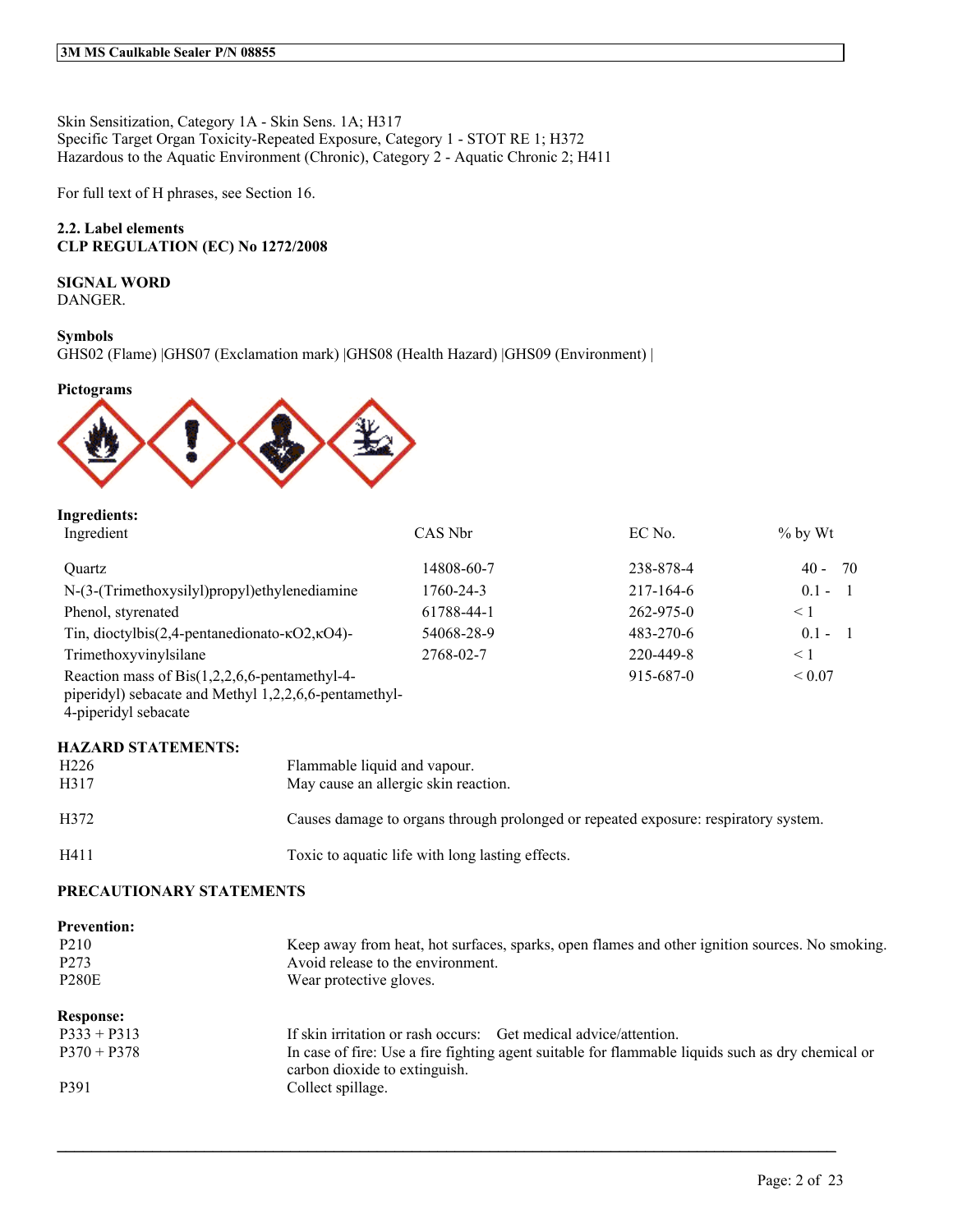### **SUPPLEMENTAL INFORMATION:**

# **Supplemental Hazard Statements:**

Warning! Hazardous respirable droplets may be formed when sprayed. Do not breathe spray or mist.

17% of the mixture consists of components of unknown acute oral toxicity.

### **2.3. Other hazards**

None known.

## **SECTION 3: Composition/information on ingredients**

### **3.1. Substances**

Not applicable

### **3.2. Mixtures**

| Ingredient                                                                                                                                                                                              | Identifier(s)                                                                    | $\frac{0}{0}$      | <b>Classification according to Regulation</b><br>(EC) No. 1272/2008 [CLP]           |
|---------------------------------------------------------------------------------------------------------------------------------------------------------------------------------------------------------|----------------------------------------------------------------------------------|--------------------|-------------------------------------------------------------------------------------|
| Quartz                                                                                                                                                                                                  | (CAS-No.) 14808-60-7<br>(EC-No.) 238-878-4                                       | 70<br>$40 -$       | <b>STOT RE 1, H372</b>                                                              |
| Poly $\lceil \text{oxy}(\text{methyl-1,2-}) \rceil$<br>ethanediyl)], .alpha., .alpha.', .alpha."-<br>1,2,3-propanetriyltris[. omega.-[3-<br>(dimethoxymethylsilyl)propoxy]-                             | $(CAS-No.)$ 151865-59-7                                                          | $10 -$<br>30       | Substance not classified as hazardous                                               |
| N-ethyltoluene-2-sulphonamide                                                                                                                                                                           | (CAS-No.) 1077-56-1<br>(EC-No.) 214-073-3                                        | $3 - 7$            | Acute Tox. 4, H302                                                                  |
| 1,2-Benzenedicarboxylic acid, di-C9-11-<br>branched alkyl esters, C10-rich                                                                                                                              | $(CAS-N0.) 68515-49-1$<br>(EC-No.) 271-091-4<br>(REACH-No.) 01-<br>2119422347-43 | $1 - 5$            | Substance not classified as hazardous                                               |
| N-ethyltoluene-4-sulphonamide                                                                                                                                                                           | (CAS-No.) 80-39-7<br>(EC-No.) 201-275-1                                          | $1 - 5$            | Acute Tox. 4, H302                                                                  |
| Hydrocarbons, C11-C12, isoalkanes,<br>$<$ 2% aromatics                                                                                                                                                  | (EC-No.) 918-167-1                                                               | $1 - \overline{5}$ | Flam. Liq. 3, H226<br>Aquatic Chronic 4, H413<br>Asp. Tox. 1, H304<br><b>EUH066</b> |
| Reaction mass of 12-hydroxy-N-[2-[(1-<br>oxodecyl)amino]alkyl]octadecanamide,<br>12-hydroxy-N-[2-[(1-<br>oxooctyl)amino]alkyl]octadecanamide<br>and N,N'-1,2-alkandiylbis[12-<br>hydroxyoctadecanamide] | (EC-No.) ELINCS 484-<br>050-2<br>(REACH-No.) 01-<br>0000020228-74                | $1 - 5$            | Aquatic Acute 1, H400, M=10<br>Aquatic Chronic 1, H410, M=10                        |
| Titanium dioxide                                                                                                                                                                                        | (CAS-No.) 13463-67-7<br>(EC-No.) 236-675-5<br>(REACH-No.) 01-<br>2119489379-17   | $1 - 5$            | Carc. 2, H351 (inhalation)                                                          |
| Calcium carbonate                                                                                                                                                                                       | (CAS-No.) 471-34-1<br>(EC-No.) 207-439-9                                         | $1 - 5$            | Substance with a national occupational<br>exposure limit                            |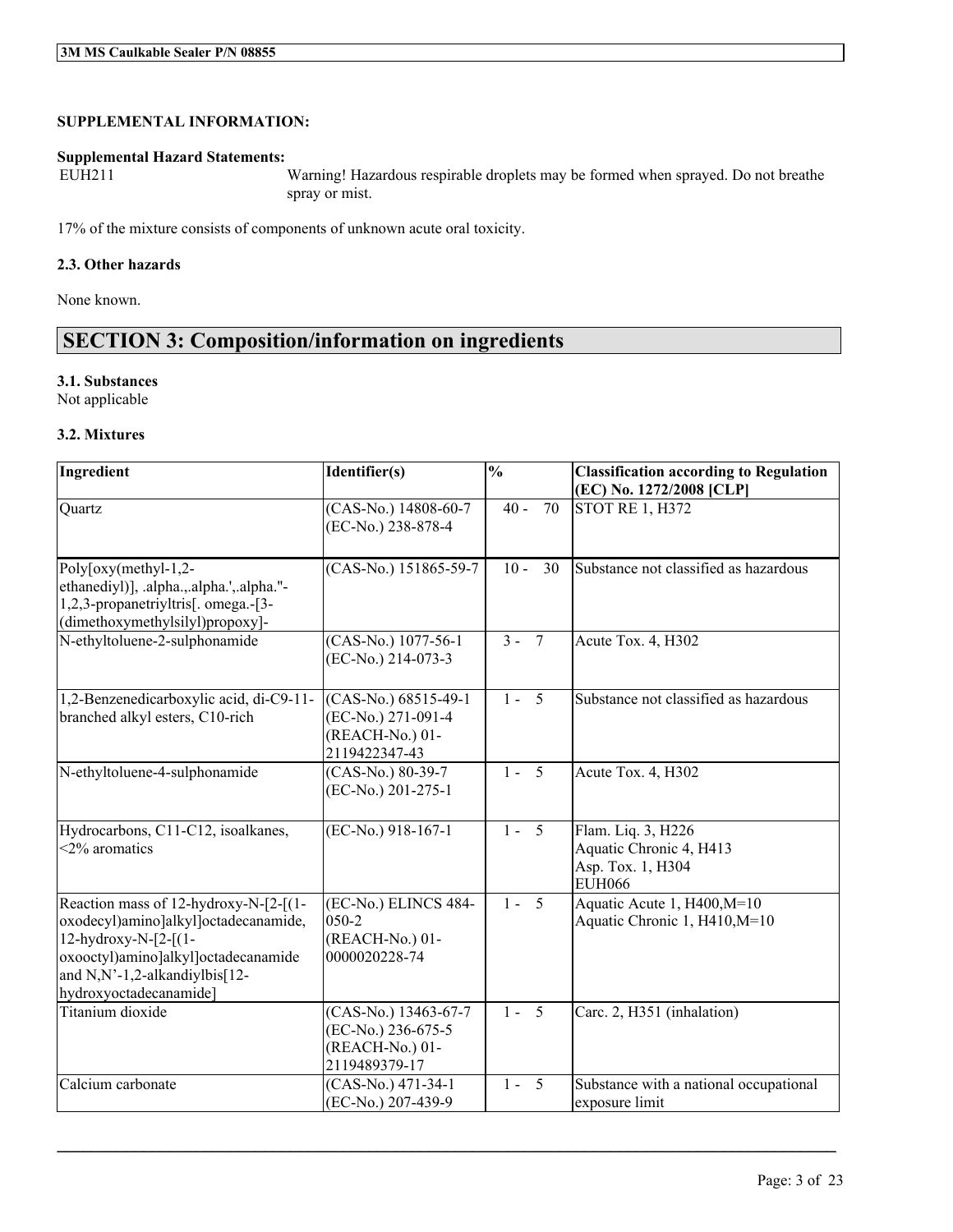| Tin, dioctylbis(2,4-pentanedionato-<br>$kO2kO4$ -                                                                                 | (CAS-No.) 54068-28-9<br>(EC-No.) ELINCS 483-<br>270-6 | $0.1 - 1$  | Skin Sens. 1B, H317<br>Repr. 2, H361d<br>Aquatic Chronic 2, H411                                             |
|-----------------------------------------------------------------------------------------------------------------------------------|-------------------------------------------------------|------------|--------------------------------------------------------------------------------------------------------------|
| Phenol, styrenated                                                                                                                | (CAS-No.) 61788-44-1<br>(EC-No.) 262-975-0            | $\leq 1$   | Skin Sens. 1A, H317<br>Aquatic Chronic 2, H411                                                               |
| Trimethoxyvinylsilane                                                                                                             | (CAS-No.) 2768-02-7<br>(EC-No.) 220-449-8             | $\leq 1$   | Skin Sens. 1B, H317<br>Flam. Liq. 3, H226<br>Acute Tox. 4, H332                                              |
| $N-(3-$<br>(Trimethoxysilyl)propyl)ethylenediamine ((EC-No.) 217-164-6                                                            | (CAS-No.) 1760-24-3                                   | $0.1 - 1$  | Acute Tox. 4, H332<br>Acute Tox. 4, H302<br>Eye Dam. 1, H318<br>Skin Sens. 1, H317<br><b>STOT RE 2, H373</b> |
| Reaction mass of $Bis(1,2,2,6,6$<br>pentamethyl-4-piperidyl) sebacate and<br>Methyl 1,2,2,6,6-pentamethyl-4-piperidyl<br>sebacate | (EC-No.) 915-687-0                                    | ${}< 0.07$ | Aquatic Acute 1, H400, M=1<br>Aquatic Chronic 1, H410, M=1<br>Skin Sens. 1A, H317                            |

Any entry in the Identifier(s) column that begins with the numbers 6, 7, 8, or 9 are a Provisional List Number provided by ECHA pending publication of the official EC Inventory Number for the substance. Please see section 16 for the full text of any H statements referred to in this section

For information on ingredient occupational exposure limits or PBT or vPvB status, see sections 8 and 12 of this SDS

## **SECTION 4: First aid measures**

### **4.1. Description of first aid measures**

### **Inhalation**

Remove person to fresh air. If you feel unwell, get medical attention.

### **Skin contact**

Immediately wash with soap and water. Remove contaminated clothing and wash before reuse. If signs/symptoms develop, get medical attention.

### **Eye contact**

Flush with large amounts of water. Remove contact lenses if easy to do. Continue rinsing. If signs/symptoms persist, get medical attention.

 $\mathcal{L}_\mathcal{L} = \mathcal{L}_\mathcal{L} = \mathcal{L}_\mathcal{L} = \mathcal{L}_\mathcal{L} = \mathcal{L}_\mathcal{L} = \mathcal{L}_\mathcal{L} = \mathcal{L}_\mathcal{L} = \mathcal{L}_\mathcal{L} = \mathcal{L}_\mathcal{L} = \mathcal{L}_\mathcal{L} = \mathcal{L}_\mathcal{L} = \mathcal{L}_\mathcal{L} = \mathcal{L}_\mathcal{L} = \mathcal{L}_\mathcal{L} = \mathcal{L}_\mathcal{L} = \mathcal{L}_\mathcal{L} = \mathcal{L}_\mathcal{L}$ 

### **If swallowed**

Rinse mouth. If you feel unwell, get medical attention.

### **4.2. Most important symptoms and effects, both acute and delayed**

The most important symptoms and effects based on the CLP classification include: Allergic skin reaction (redness, swelling, blistering, and itching).

### **4.3. Indication of any immediate medical attention and special treatment required** Not applicable

## **SECTION 5: Fire-fighting measures**

### **5.1. Extinguishing media**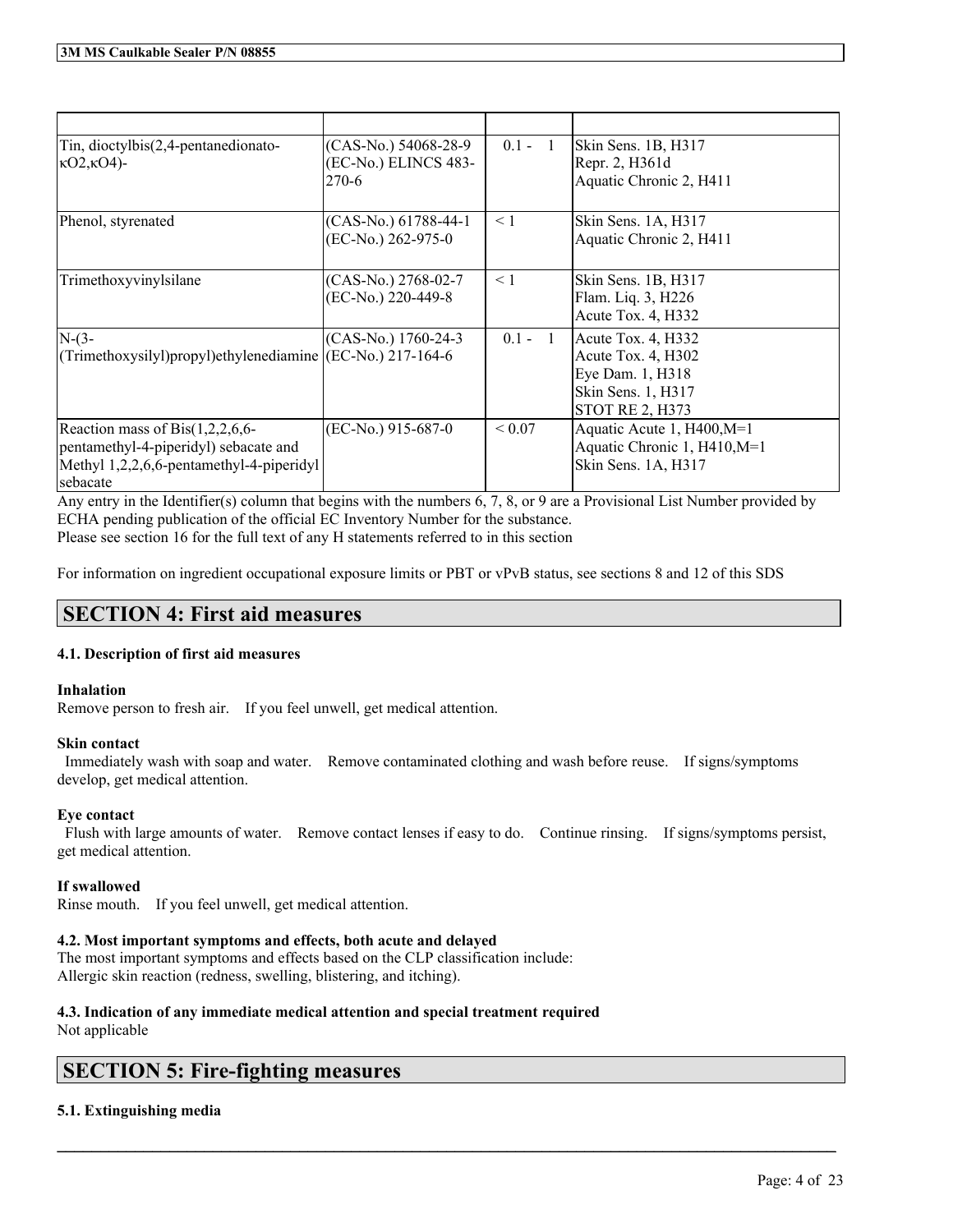In case of fire: Use a fire fighting agent suitable for flammable liquids such as dry chemical or carbon dioxide to extinguish.

### **5.2. Special hazards arising from the substance or mixture**

Closed containers exposed to heat from fire may build pressure and explode.

### **Hazardous Decomposition or By-Products**

| <b>Substance</b>           | Condition          |
|----------------------------|--------------------|
| Carbon monoxide            | During combustion. |
| Carbon dioxide.            | During combustion. |
| Irritant vapours or gases. | During combustion. |

### **5.3. Advice for fire-fighters**

Water may not effectively extinguish fire; however, it should be used to keep fire-exposed containers and surfaces cool and prevent explosive rupture. Wear full protective clothing, including helmet, self-contained, positive pressure or pressure demand breathing apparatus, bunker coat and pants, bands around arms, waist and legs, face mask, and protective covering for exposed areas of the head.

### **SECTION 6: Accidental release measures**

### **6.1. Personal precautions, protective equipment and emergency procedures**

Evacuate area. Keep away from heat/sparks/open flames/hot surfaces. - No smoking. Use only non-sparking tools. Ventilate the area with fresh air. For large spill, or spills in confined spaces, provide mechanical ventilation to disperse or exhaust vapours, in accordance with good industrial hygiene practice. Warning! A motor could be an ignition source and could cause flammable gases or vapours in the spill area to burn or explode. Refer to other sections of this SDS for information regarding physical and health hazards, respiratory protection, ventilation, and personal protective equipment.

### **6.2. Environmental precautions**

Avoid release to the environment. For larger spills, cover drains and build dykes to prevent entry into sewer systems or bodies of water.

### **6.3. Methods and material for containment and cleaning up**

Working from around the edges of the spill inward, cover with bentonite, vermiculite, or commercially available inorganic absorbent material. Mix in sufficient absorbent until it appears dry. Remember, adding an absorbent material does not remove a physical, health, or environmental hazard. Collect as much of the spilled material as possible using non-sparking tools. Place in a metal container approved for transportation by appropriate authorities. Clean up residue with an appropriate solvent selected by a qualified and authorised person. Ventilate the area with fresh air. Read and follow safety precautions on the solvent label and Safety Data Sheet. Seal the container. Dispose of collected material as soon as possible.

### **6.4. Reference to other sections**

Refer to Section 8 and Section 13 for more information

## **SECTION 7: Handling and storage**

### **7.1. Precautions for safe handling**

For industrial/occupational use only. Not for consumer sale or use. Do not handle until all safety precautions have been read and understood. Keep away from heat/sparks/open flames/hot surfaces. - No smoking. Use only non-sparking tools. Take precautionary measures against static discharge. Do not breathe dust/fume/gas/mist/vapours/spray. Do not get in eyes, on skin, or on clothing. Do not eat, drink or smoke when using this product. Wash thoroughly after handling. Contaminated work clothing should not be allowed out of the workplace. Avoid release to the environment. Wash contaminated clothing before reuse. Avoid contact with oxidising agents (eg. chlorine, chromic acid etc.) Wear low static or properly grounded shoes. Use personal protective equipment (eg. gloves, respirators…) as required. To minimize the risk of ignition, determine applicable electrical classifications for the process using this product and select specific local exhaust ventilation equipment to avoid flammable vapour accumulation. Ground/bond container and receiving equipment if there is potential for static electricity accumulation during transfer.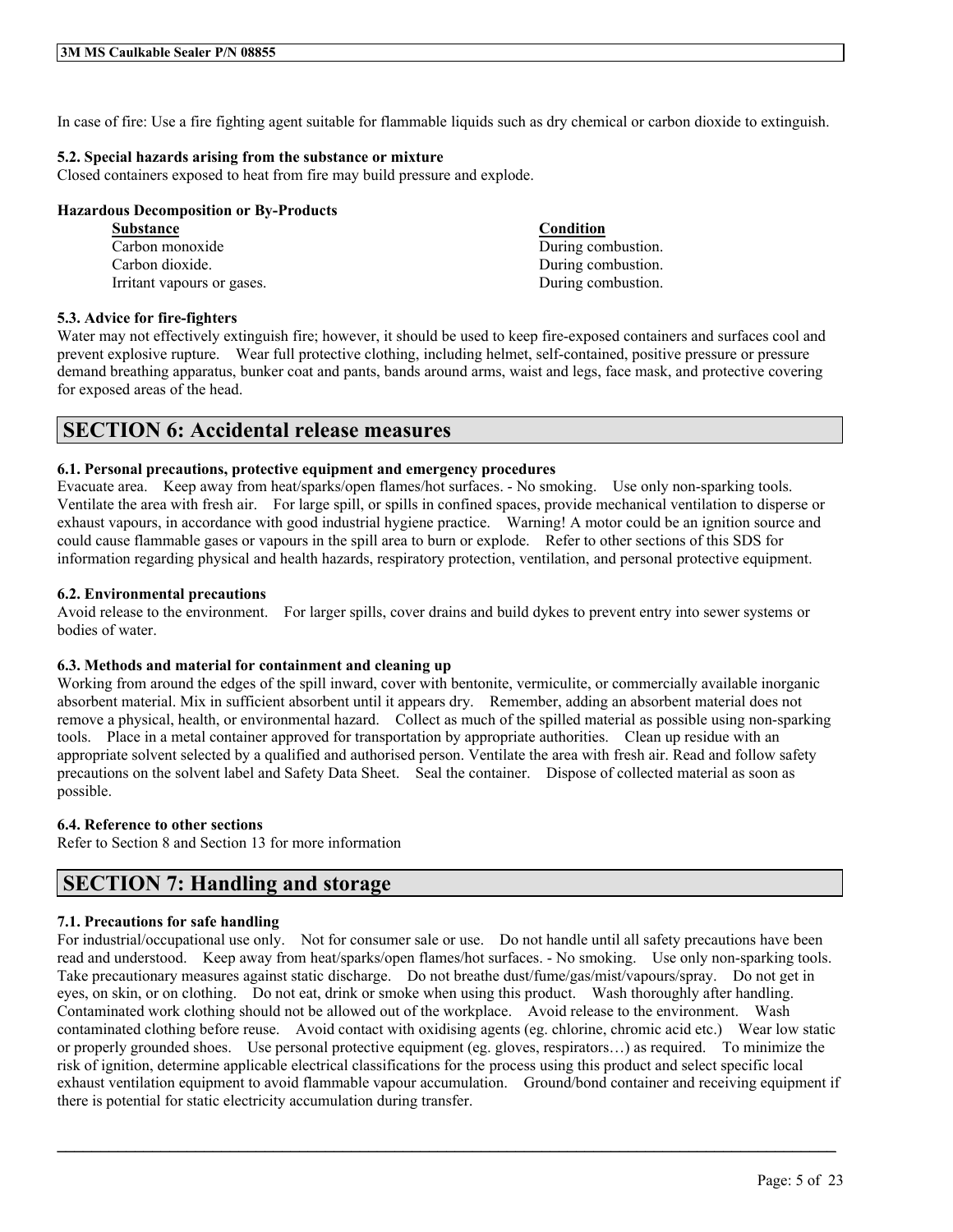### **7.2. Conditions for safe storage including any incompatibilities**

Store in a well-ventilated place. Keep cool. Keep container tightly closed. Keep container tightly closed to prevent contamination with water or air. If contamination is suspected, do not reseal container. Store away from heat. Store away from acids. Store away from oxidising agents.

### **7.3. Specific end use(s)**

See information in Section 7.1 and 7.2 for handling and storage recommendations. See Section 8 for exposure controls and personal protection recommendations.

## **SECTION 8: Exposure controls/personal protection**

### **8.1 Control parameters**

### **Occupational exposure limits**

If a component is disclosed in section 3 but does not appear in the table below, an occupational exposure limit is not available for the component.

| Ingredient                              | <b>CAS Nbr</b> | Agency | Limit type                     | <b>Additional comments</b> |
|-----------------------------------------|----------------|--------|--------------------------------|----------------------------|
| Titanium dioxide                        | 13463-67-7     | UK HSC | TWA(respirable):4              |                            |
|                                         |                |        | $mg/m3$ ; TWA(Inhalable): 10   |                            |
|                                         |                |        | mg/m3                          |                            |
| Ouartz                                  | 14808-60-7     | UK HSC | $TWA$ (respirable):0.1 mg/m3   |                            |
| DUST, INERT OR NUISANCE                 | 471-34-1       | UK HSC | TWA(as respirable dust):4      |                            |
|                                         |                |        | $mg/m3$ ; TWA $(as)$ inhalable |                            |
|                                         |                |        | $dust$ :10 mg/m3               |                            |
| Limestone                               | $471 - 34 - 1$ | UK HSC | TWA(respirable):4              |                            |
|                                         |                |        | $mg/m3$ ; TWA(as respirable    |                            |
|                                         |                |        | $dust$ :4                      |                            |
|                                         |                |        | $mg/m3$ ; TWA(Inhalable): 10   |                            |
|                                         |                |        | $mg/m3$ ; TWA $(as)$ inhalable |                            |
|                                         |                |        | $dust$ :10 mg/m3               |                            |
| UK HSC: UK Health and Safety Commission |                |        |                                |                            |

TWA: Time-Weighted-Average STEL: Short Term Exposure Limit CEIL: Ceiling

### **Biological limit values**

No biological limit values exist for any of the components listed in Section 3 of this safety data sheet.

**Recommended monitoring procedures:**Information on recommended monitoring procedures can be obtained from Indust. Inspect./Ministry (IE)

### **8.2. Exposure controls**

### **8.2.1. Engineering controls**

Use general dilution ventilation and/or local exhaust ventilation to control airborne exposures to below relevant Exposure Limits and/or control dust/fume/gas/mist/vapours/spray. If ventilation is not adequate, use respiratory protection equipment. Use explosion-proof ventilation equipment.

 $\mathcal{L}_\mathcal{L} = \mathcal{L}_\mathcal{L} = \mathcal{L}_\mathcal{L} = \mathcal{L}_\mathcal{L} = \mathcal{L}_\mathcal{L} = \mathcal{L}_\mathcal{L} = \mathcal{L}_\mathcal{L} = \mathcal{L}_\mathcal{L} = \mathcal{L}_\mathcal{L} = \mathcal{L}_\mathcal{L} = \mathcal{L}_\mathcal{L} = \mathcal{L}_\mathcal{L} = \mathcal{L}_\mathcal{L} = \mathcal{L}_\mathcal{L} = \mathcal{L}_\mathcal{L} = \mathcal{L}_\mathcal{L} = \mathcal{L}_\mathcal{L}$ 

### **8.2.2. Personal protective equipment (PPE)**

### **Eye/face protection**

Eye protection not required.

### **Skin/hand protection**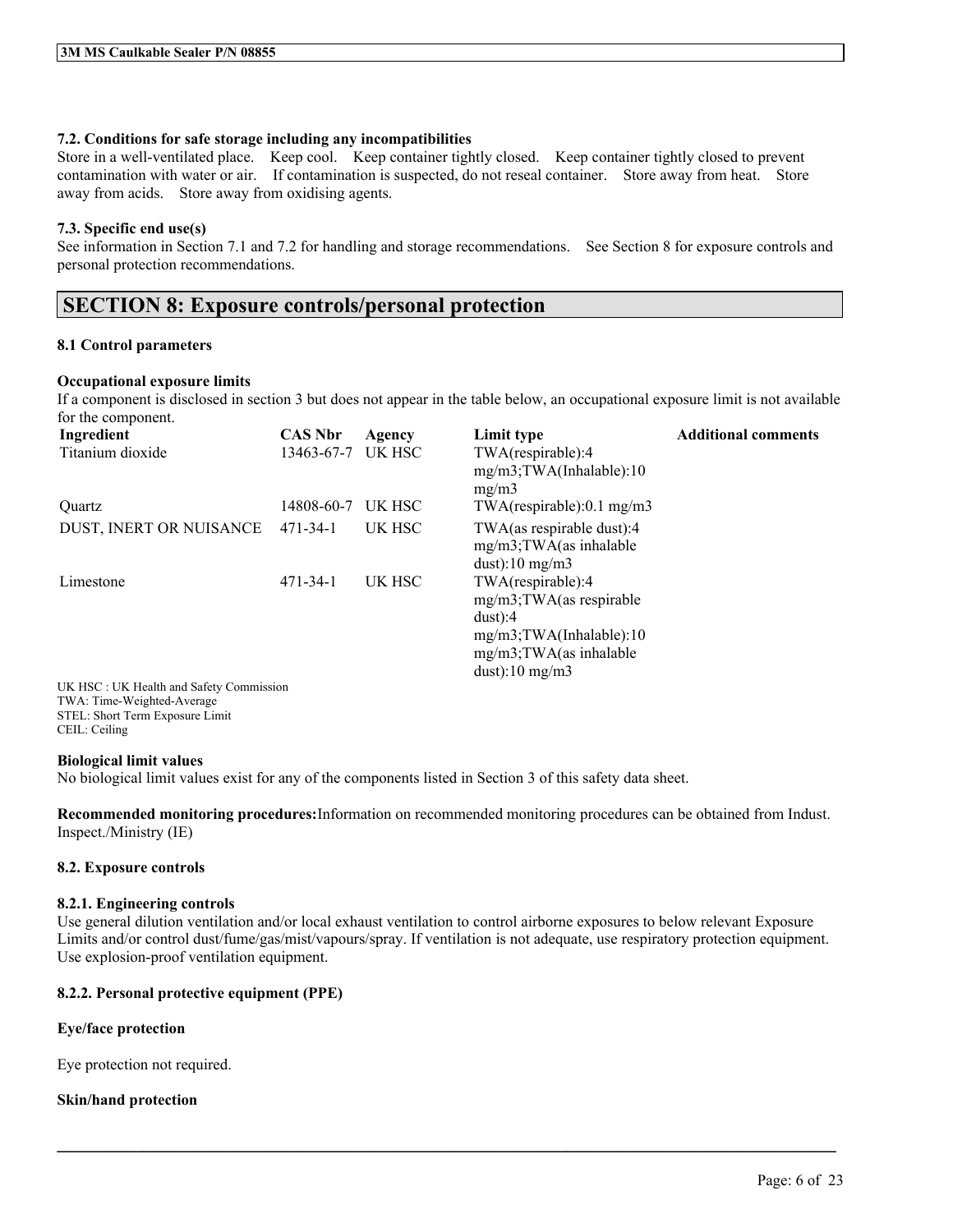Select and use gloves and/or protective clothing approved to relevant local standards to prevent skin contact based on the results of an exposure assessment. Selection should be based on use factors such as exposure levels, concentration of the substance or mixture, frequency and duration, physical challenges such as temperature extremes, and other use conditions. Consult with your glove and/or protective clothing manufacturer for selection of appropriate compatible gloves/protective clothing. Note: Nitrile gloves may be worn over polymer laminate gloves to improve dexterity. Gloves made from the following material(s) are recommended:

**Material Thickness (mm) Breakthrough Time** Polymer laminate No data available No data available

*Applicable Norms/Standards* Use gloves tested to EN 374

If this product is used in a manner that presents a higher potential for exposure (eg. spraying, high splash potential etc.), then use of protective coveralls may be necessary. Select and use body protection to prevent contact based on the results of an exposure assessment. The following protective clothing material(s) are recommended: Apron - polymer laminate

### **Respiratory protection**

An exposure assessment may be needed to decide if a respirator is required. If a respirator is needed, use respirators as part of a full respiratory protection program. Based on the results of the exposure assessment, select from the following respirator type(s) to reduce inhalation exposure:

Half facepiece or full facepiece air-purifying respirator suitable for organic vapours and particulates

For questions about suitability for a specific application, consult with your respirator manufacturer.

*Applicable Norms/Standards*

Use a respirator conforming to EN 140 or EN 136: filter types A & P

## **SECTION 9: Physical and chemical properties**

### **9.1. Information on basic physical and chemical properties**

| <b>Physical state</b>                         | Liquid.                                     |
|-----------------------------------------------|---------------------------------------------|
| <b>Specific Physical Form:</b>                | Paste                                       |
| <b>Colour</b>                                 | Grey                                        |
| Odor                                          | Characteristic Particular                   |
| <b>Odour threshold</b>                        | No data available.                          |
| Melting point/freezing point                  | Not applicable.                             |
| <b>Boiling point/boiling range</b>            | Not applicable.                             |
| <b>Flammability (solid, gas)</b>              | Not applicable.                             |
| <b>Flammable Limits(LEL)</b>                  | No data available.                          |
| <b>Flammable Limits(UEL)</b>                  | No data available.                          |
| <b>Flash point</b>                            | 57.6 °C [ <i>Test Method</i> :Closed Cup]   |
| <b>Autoignition temperature</b>               | No data available.                          |
| <b>Decomposition temperature</b>              | No data available.                          |
| pН                                            | substance/mixture is non-soluble (in water) |
| <b>Kinematic Viscosity</b>                    | 705.88 - 1,058.82 mm <sup>2</sup> /sec      |
| <b>Water solubility</b>                       | Nil                                         |
| Solubility- non-water                         | No data available.                          |
| <b>Partition coefficient: n-octanol/water</b> | No data available.                          |
| Vapour pressure                               | No data available.                          |
| <b>Density</b>                                | 1.7 g/ml $[@ 23 °C]$                        |
| <b>Relative density</b>                       | 1.65 - 1.75 $[RefStd:WATER=1]$              |
| <b>Relative Vapor Density</b>                 | No data available.                          |
|                                               |                                             |

 $\mathcal{L}_\mathcal{L} = \mathcal{L}_\mathcal{L} = \mathcal{L}_\mathcal{L} = \mathcal{L}_\mathcal{L} = \mathcal{L}_\mathcal{L} = \mathcal{L}_\mathcal{L} = \mathcal{L}_\mathcal{L} = \mathcal{L}_\mathcal{L} = \mathcal{L}_\mathcal{L} = \mathcal{L}_\mathcal{L} = \mathcal{L}_\mathcal{L} = \mathcal{L}_\mathcal{L} = \mathcal{L}_\mathcal{L} = \mathcal{L}_\mathcal{L} = \mathcal{L}_\mathcal{L} = \mathcal{L}_\mathcal{L} = \mathcal{L}_\mathcal{L}$ 

### **9.2. Other information**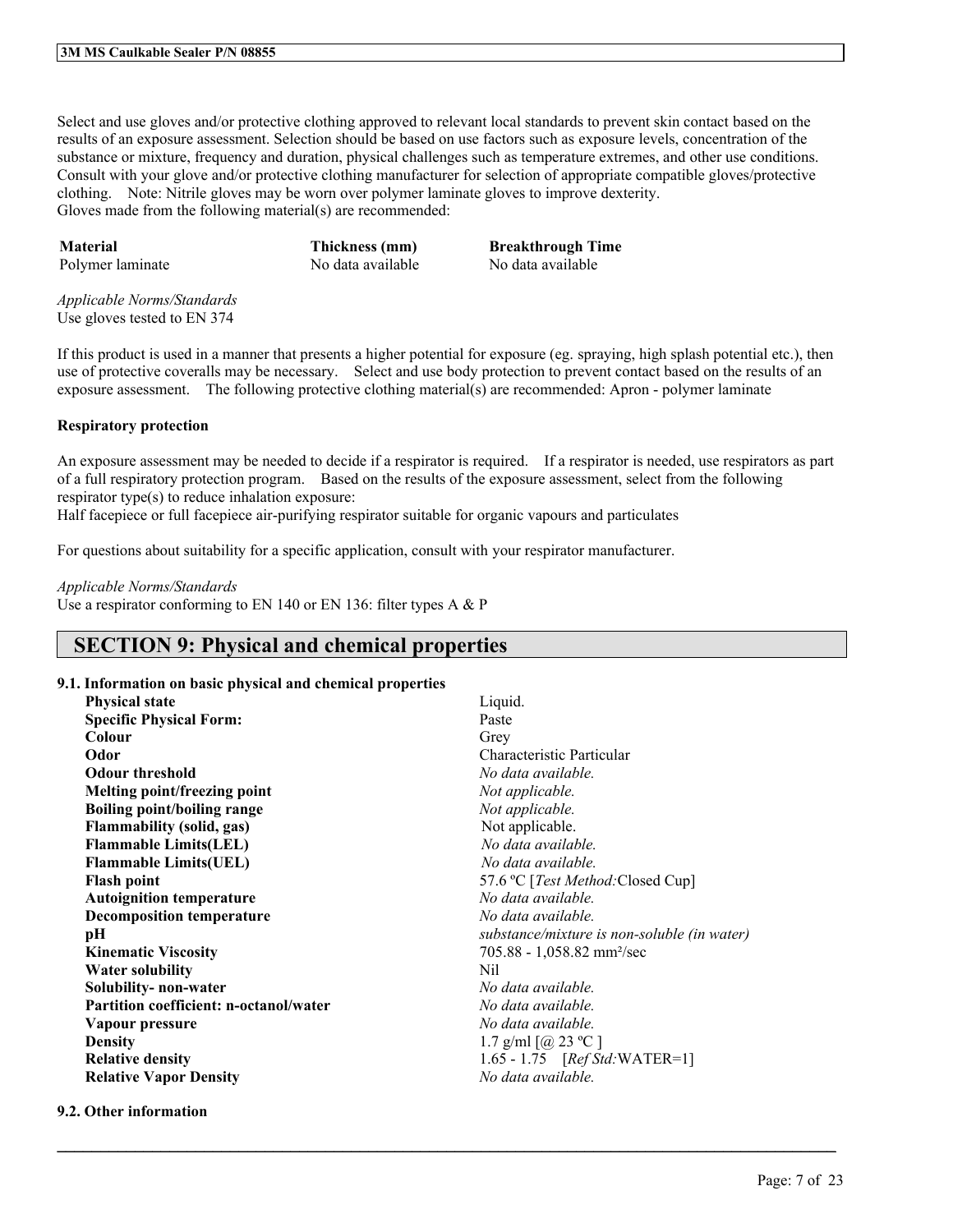## **9.2.2 Other safety characteristics**

**EU Volatile Organic Compounds** *No data available.* **Evaporation rate** *No data available.* **Molecular weight** *No data available.* **Percent volatile** 4 - 8 %

## **SECTION 10: Stability and reactivity**

### **10.1 Reactivity**

This material may be reactive with certain agents under certain conditions - see the remaining headings in this section

**10.2 Chemical stability** Stable.

**10.3 Possibility of hazardous reactions** Hazardous polymerisation will not occur.

**10.4 Conditions to avoid** Heat.

**10.5 Incompatible materials** Water

### **10.6 Hazardous decomposition products**

**Substance Condition** None known.

Refer to section 5.2 for hazardous decomposition products during combustion.

## **SECTION 11: Toxicological information**

The information below may not agree with the EU material classification in Section 2 and/or the ingredient classifications in Section 3 if specific ingredient classifications are mandated by a competent authority. In addition, statements and data presented in Section 11 are based on UN GHS calculation rules and classifications derived from **internal hazard assessments.**

**11.1. Information on hazard classes as defined in Regulation (EC) No 1272/2008**

**Signs and Symptoms of Exposure**

Based on test data and/or information on the components, this material may produce the following health effects:

### **Inhalation**

Respiratory tract irritation: Signs/symptoms may include cough, sneezing, nasal discharge, headache, hoarseness, and nose and throat pain.

### **Skin contact**

Contact with the skin during product use is not expected to result in significant irritation. Allergic skin reaction (non-photo induced): Signs/symptoms may include redness, swelling, blistering, and itching.

 $\mathcal{L}_\mathcal{L} = \mathcal{L}_\mathcal{L} = \mathcal{L}_\mathcal{L} = \mathcal{L}_\mathcal{L} = \mathcal{L}_\mathcal{L} = \mathcal{L}_\mathcal{L} = \mathcal{L}_\mathcal{L} = \mathcal{L}_\mathcal{L} = \mathcal{L}_\mathcal{L} = \mathcal{L}_\mathcal{L} = \mathcal{L}_\mathcal{L} = \mathcal{L}_\mathcal{L} = \mathcal{L}_\mathcal{L} = \mathcal{L}_\mathcal{L} = \mathcal{L}_\mathcal{L} = \mathcal{L}_\mathcal{L} = \mathcal{L}_\mathcal{L}$ 

### **Eye contact**

Contact with the eyes during product use is not expected to result in significant irritation.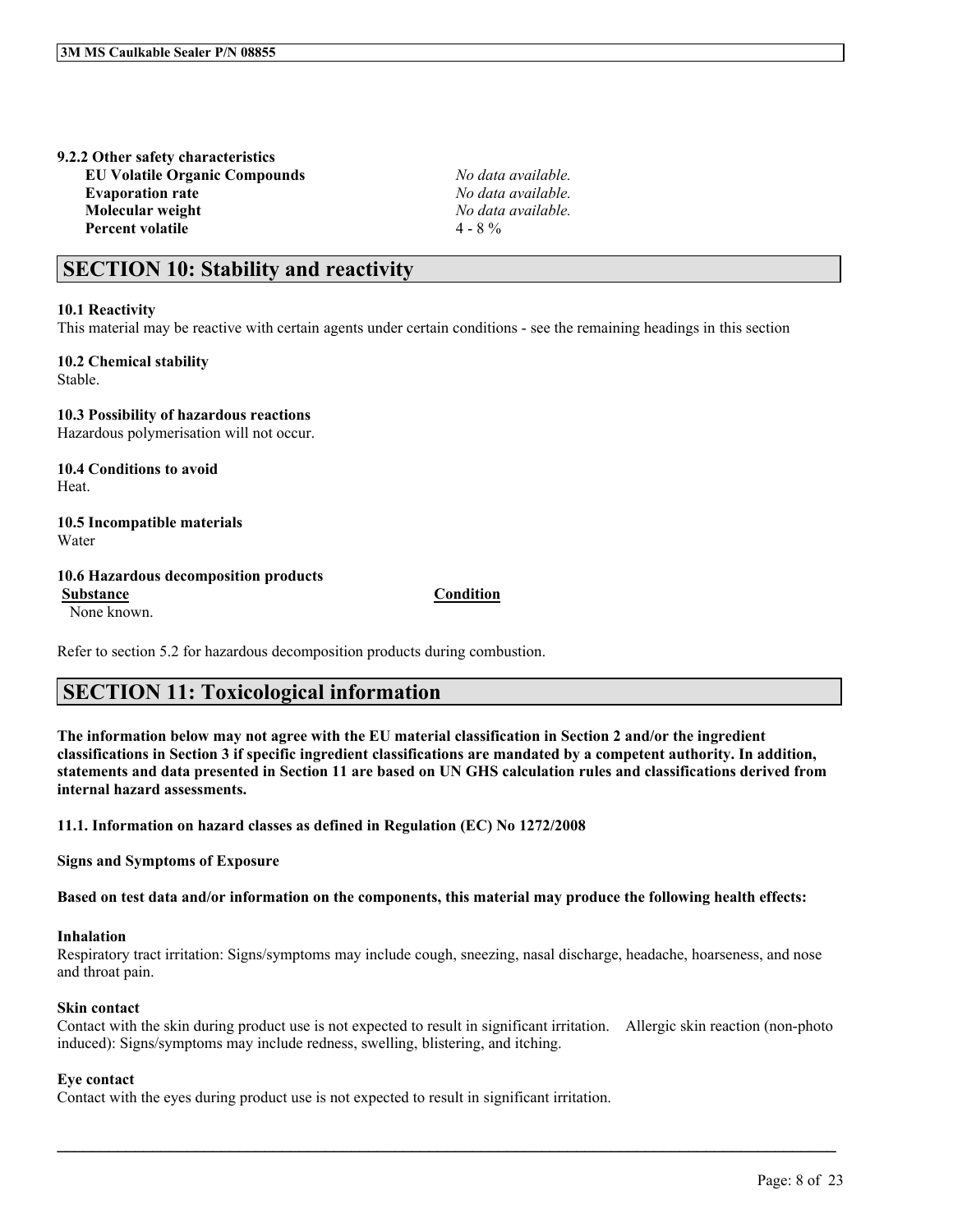### **Ingestion**

May be harmful if swallowed.

Gastrointestinal irritation: Signs/symptoms may include abdominal pain, stomach upset, nausea, vomiting and diarrhoea. May cause additional health effects (see below).

### **Additional Health Effects:**

### **Reproductive/Developmental Toxicity:**

Contains a chemical or chemicals which can cause birth defects or other reproductive harm.

### **Toxicological Data**

If a component is disclosed in section 3 but does not appear in a table below, either no data are available for that endpoint or the data are not sufficient for classification.

### **Acute Toxicity**

| Name                                                                                                                                                                                              | Route                                 | <b>Species</b>                    | Value                                                |
|---------------------------------------------------------------------------------------------------------------------------------------------------------------------------------------------------|---------------------------------------|-----------------------------------|------------------------------------------------------|
| Overall product                                                                                                                                                                                   | Dermal                                |                                   | No data available; calculated ATE >5,000 mg/kg       |
| Overall product                                                                                                                                                                                   | Inhalation-<br>Vapour(4)<br>hr)       |                                   | No data available; calculated ATE >50 mg/l           |
| Overall product                                                                                                                                                                                   | Ingestion                             |                                   | No data available; calculated ATE2,000 - 5,000 mg/kg |
| Ouartz                                                                                                                                                                                            | Dermal                                |                                   | LD50 estimated to be $> 5,000$ mg/kg                 |
| Quartz                                                                                                                                                                                            | Ingestion                             |                                   | LD50 estimated to be $> 5,000$ mg/kg                 |
| N-ethyltoluene-2-sulphonamide                                                                                                                                                                     | Dermal                                | Rabbit                            | $LD50 > 5,000$ mg/kg                                 |
| N-ethyltoluene-2-sulphonamide                                                                                                                                                                     | Ingestion                             | similar<br>compoun<br>ds          | LD50 estimated to be 300 - 2,000 mg/kg               |
| Calcium carbonate                                                                                                                                                                                 | Dermal                                | Rat                               | $LD50 > 2,000$ mg/kg                                 |
| Calcium carbonate                                                                                                                                                                                 | Inhalation-<br>Dust/Mist<br>(4 hours) | Rat                               | $LC50$ 3 mg/l                                        |
| Calcium carbonate                                                                                                                                                                                 | Ingestion                             | Rat                               | LD50 6,450 mg/kg                                     |
| Hydrocarbons, C11-C12, isoalkanes, <2% aromatics                                                                                                                                                  | Inhalation-<br>Vapour                 | Professio<br>nal<br>judgeme<br>nt | LC50 estimated to be 20 - 50 mg/l                    |
| Hydrocarbons, C11-C12, isoalkanes, <2% aromatics                                                                                                                                                  | Dermal                                | Rabbit                            | $LD50 > 5,000$ mg/kg                                 |
| Hydrocarbons, C11-C12, isoalkanes, <2% aromatics                                                                                                                                                  | Ingestion                             | Rat                               | $LD50 > 5,000$ mg/kg                                 |
| N-ethyltoluene-4-sulphonamide                                                                                                                                                                     | Dermal                                | Rabbit                            | $LD50 > 5,000$ mg/kg                                 |
| N-ethyltoluene-4-sulphonamide                                                                                                                                                                     | Ingestion                             | similar<br>compoun<br>ds          | LD50 estimated to be 300 - 2,000 mg/kg               |
| 1,2-Benzenedicarboxylic acid, di-C9-11-branched alkyl esters,<br>$C10$ -rich                                                                                                                      | Dermal                                | Rabbit                            | $LD50 > 3,160$ mg/kg                                 |
| 1,2-Benzenedicarboxylic acid, di-C9-11-branched alkyl esters,<br>C10-rich                                                                                                                         | Inhalation-<br>Dust/Mist<br>(4 hours) | Rat                               | $LC50 > 12.5$ mg/l                                   |
| 1,2-Benzenedicarboxylic acid, di-C9-11-branched alkyl esters,<br>$C10$ -rich                                                                                                                      | Ingestion                             | Rat                               | $LD50 > 9,700$ mg/kg                                 |
| Titanium dioxide                                                                                                                                                                                  | Dermal                                | Rabbit                            | $LD50 > 10,000$ mg/kg                                |
| Titanium dioxide                                                                                                                                                                                  | Inhalation-<br>Dust/Mist<br>(4 hours) | Rat                               | $LC50 > 6.82$ mg/l                                   |
| Titanium dioxide                                                                                                                                                                                  | Ingestion                             | Rat                               | $LD50 > 10,000$ mg/kg                                |
| Reaction mass of 12-hydroxy-N-[2-[(1-<br>oxodecyl)amino]alkyl]octadecanamide, 12-hydroxy-N-[2-[(1-<br>oxooctyl)amino]alkyl]octadecanamide and N,N'-1,2-<br>alkandiylbis[12-hydroxyoctadecanamide] | Dermal                                | Rat                               | LD50 > 2,000                                         |
| Reaction mass of 12-hydroxy-N-[2-[(1-<br>oxodecyl)amino]alkyl]octadecanamide, 12-hydroxy-N-[2-[(1-<br>oxooctyl)amino]alkyl]octadecanamide and N,N'-1,2-                                           | Inhalation-<br>Dust/Mist<br>(4 hours) | Rat                               | LC50 > 6.3                                           |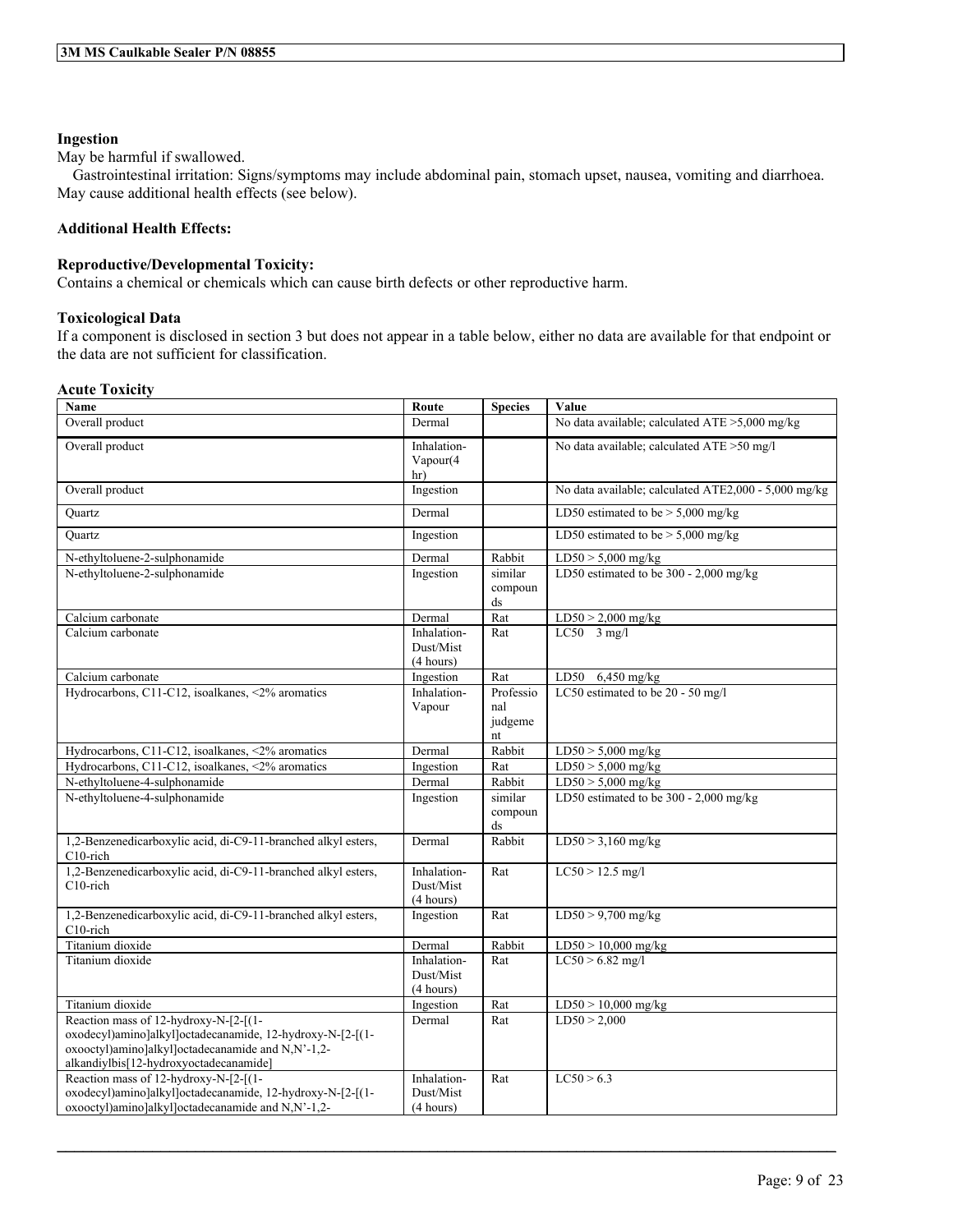| alkandiylbis[12-hydroxyoctadecanamide]                                   |             |        |                                            |
|--------------------------------------------------------------------------|-------------|--------|--------------------------------------------|
| Reaction mass of 12-hydroxy-N-[2-[(1-                                    | Ingestion   | Rat    | LD50 > 2,000                               |
| oxodecyl)amino]alkyl]octadecanamide, 12-hydroxy-N-[2-[(1-                |             |        |                                            |
| oxooctyl)amino]alkyl]octadecanamide and N,N'-1,2-                        |             |        |                                            |
| alkandiylbis[12-hydroxyoctadecanamide]                                   |             |        |                                            |
| N-(3-(Trimethoxysilyl)propyl)ethylenediamine                             | Dermal      | Rabbit | $LD50 > 2,000$ mg/kg                       |
| N-(3-(Trimethoxysilyl)propyl)ethylenediamine                             | Inhalation- | Rat    | LC50 >1.49, <2.44 mg/l                     |
|                                                                          | Dust/Mist   |        |                                            |
|                                                                          | (4 hours)   |        |                                            |
| N-(3-(Trimethoxysilyl)propyl)ethylenediamine                             | Ingestion   | Rat    | LD50<br>$1,897$ mg/kg                      |
| Trimethoxyvinylsilane                                                    | Dermal      | Rabbit | LD50<br>$3,260$ mg/kg                      |
| Trimethoxyvinylsilane                                                    | Inhalation- | Rat    | LC50<br>$16.8 \text{ mg}/1$                |
|                                                                          | Vapour (4   |        |                                            |
|                                                                          | hours)      |        |                                            |
| Trimethoxyvinylsilane                                                    | Ingestion   | Rat    | LD50<br>$7,120 \text{ mg/kg}$              |
| Phenol, styrenated                                                       | Dermal      | Rat    | $LD50 > 2,000$ mg/kg                       |
| Phenol, styrenated                                                       | Ingestion   | Rat    | $LD50 > 2,000$ mg/kg                       |
| Reaction mass of Bis(1,2,2,6,6-pentamethyl-4-piperidyl) sebacate         | Dermal      |        | LD50 estimated to be $2,000 - 5,000$ mg/kg |
| and Methyl 1,2,2,6,6-pentamethyl-4-piperidyl sebacate                    |             |        |                                            |
| Reaction mass of $ Bis(1, 2, 2, 6, 6$ -pentamethyl-4-piperidyl) sebacate | Ingestion   | Rat    | $3,125$ mg/kg<br>LD50                      |
| and Methyl 1,2,2,6,6-pentamethyl-4-piperidyl sebacate                    |             |        |                                            |
|                                                                          |             |        |                                            |

 $\overline{ATE}$  = acute toxicity estimate

### **Skin Corrosion/Irritation**

| Name                                                                        | <b>Species</b> | Value                     |
|-----------------------------------------------------------------------------|----------------|---------------------------|
|                                                                             |                |                           |
| Quartz                                                                      | Professio      | No significant irritation |
|                                                                             | nal            |                           |
|                                                                             | judgemen       |                           |
|                                                                             |                |                           |
| Calcium carbonate                                                           | Rabbit         | No significant irritation |
| Hydrocarbons, $C11-C12$ , isoalkanes, <2% aromatics                         | Rabbit         | Mild irritant             |
| 1,2-Benzenedicarboxylic acid, di-C9-11-branched alkyl esters, C10-rich      | Rabbit         | Minimal irritation        |
| Titanium dioxide                                                            | Rabbit         | No significant irritation |
| Reaction mass of 12-hydroxy-N-[2-[(1-oxodecyl)amino]alkyl]octadecanamide,   | Rabbit         | No significant irritation |
| 12-hydroxy-N-[2-[(1-oxooctyl)amino]alkyl]octadecanamide and N,N'-1,2-       |                |                           |
| alkandiylbis[12-hydroxyoctadecanamide]                                      |                |                           |
| N-(3-(Trimethoxysilyl)propyl)ethylenediamine                                | Rabbit         | Mild irritant             |
| Trimethoxyvinylsilane                                                       | Rabbit         | Minimal irritation        |
| Phenol, styrenated                                                          | Rabbit         | No significant irritation |
| Reaction mass of Bis(1,2,2,6,6-pentamethyl-4-piperidyl) sebacate and Methyl | Rabbit         | No significant irritation |
| 1,2,2,6,6-pentamethyl-4-piperidyl sebacate                                  |                |                           |

### **Serious Eye Damage/Irritation**

| Name                                                                        | <b>Species</b> | Value                     |
|-----------------------------------------------------------------------------|----------------|---------------------------|
|                                                                             |                |                           |
| Calcium carbonate                                                           | Rabbit         | No significant irritation |
| Hydrocarbons, $C11-C12$ , isoalkanes, <2% aromatics                         | Rabbit         | Mild irritant             |
| 2-Benzenedicarboxylic acid, di-C9-11-branched alkyl esters, C10-rich        | Rabbit         | Mild irritant             |
| Titanium dioxide                                                            | Rabbit         | No significant irritation |
| Reaction mass of 12-hydroxy-N-[2-[(1-oxodecyl)amino]alkyl]octadecanamide,   | Rabbit         | Mild irritant             |
| 12-hydroxy-N-[2-[(1-oxooctyl)amino]alkyl]octadecanamide and N,N'-1,2-       |                |                           |
| alkandiylbis[12-hydroxyoctadecanamide]                                      |                |                           |
| N-(3-(Trimethoxysilyl)propyl)ethylenediamine                                | Rabbit         | Corrosive                 |
| Trimethoxyvinylsilane                                                       | Rabbit         | No significant irritation |
| Phenol, styrenated                                                          | Rabbit         | Mild irritant             |
| Reaction mass of Bis(1,2,2,6,6-pentamethyl-4-piperidyl) sebacate and Methyl | Rabbit         | No significant irritation |
| 2,2,6,6-pentamethyl-4-piperidyl sebacate                                    |                |                           |

### **Skin Sensitisation**

| <b>Name</b>                                         | <b>Species</b> | Value<br>.     |
|-----------------------------------------------------|----------------|----------------|
| Hydrocarbons, C11-C12, isoalkanes,<br><2% aromatics | Guinea         | Not classified |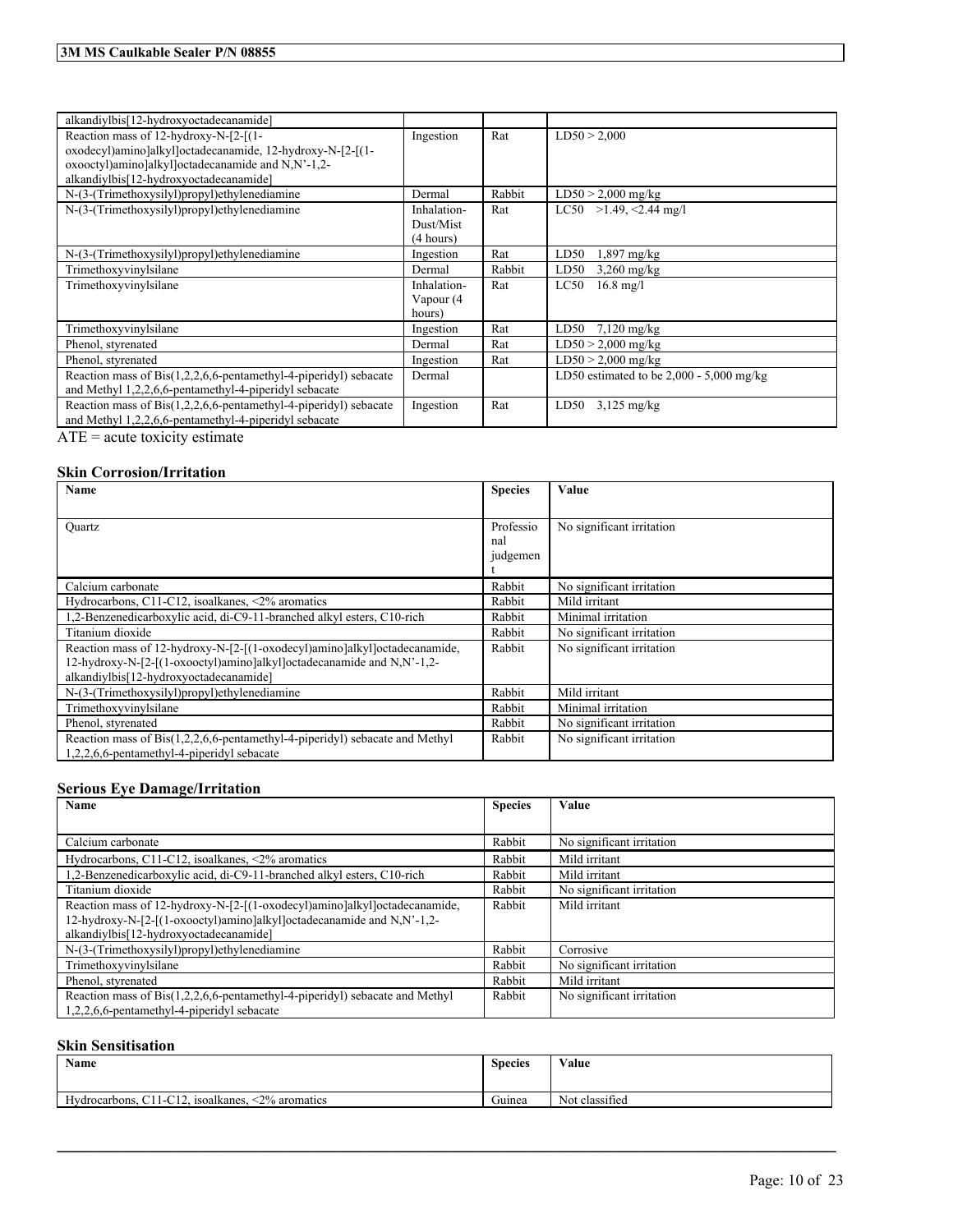|                                                                             | pig      |                |
|-----------------------------------------------------------------------------|----------|----------------|
| 1.2-Benzenedicarboxylic acid, di-C9-11-branched alkyl esters, C10-rich      | Guinea   | Not classified |
|                                                                             | pig      |                |
| Titanium dioxide                                                            | Human    | Not classified |
|                                                                             | and      |                |
|                                                                             | animal   |                |
| Reaction mass of 12-hydroxy-N-[2-[(1-oxodecyl)amino]alkyl]octadecanamide,   | Mouse    | Not classified |
| 12-hydroxy-N-[2-[(1-oxooctyl)amino]alkyl]octadecanamide and N,N'-1,2-       |          |                |
| alkandiylbis[12-hydroxyoctadecanamide]                                      |          |                |
| N-(3-(Trimethoxysilyl)propyl)ethylenediamine                                | Multiple | Sensitising    |
|                                                                             | animal   |                |
|                                                                             | species  |                |
| Trimethoxyvinylsilane                                                       | Guinea   | Not classified |
|                                                                             | pig      |                |
| Tin, dioctylbis(2,4-pentanedionato- $\kappa$ O2, $\kappa$ O4)-              | Mouse    | Sensitising    |
| Phenol, styrenated                                                          | Mouse    | Sensitising    |
| Reaction mass of Bis(1,2,2,6,6-pentamethyl-4-piperidyl) sebacate and Methyl | Guinea   | Sensitising    |
| 1,2,2,6,6-pentamethyl-4-piperidyl sebacate                                  | pig      |                |

### **Respiratory Sensitisation**

For the component/components, either no data is currently available or the data is not sufficient for classification.

### **Germ Cell Mutagenicity**

| <b>Name</b>                                                                           | Route    | <b>Value</b>                                                                    |
|---------------------------------------------------------------------------------------|----------|---------------------------------------------------------------------------------|
|                                                                                       |          |                                                                                 |
| Ouartz                                                                                | In Vitro | Some positive data exist, but the data are not                                  |
|                                                                                       |          | sufficient for classification                                                   |
| Ouartz                                                                                | In vivo  | Some positive data exist, but the data are not<br>sufficient for classification |
| Hydrocarbons, C11-C12, isoalkanes, $\langle 2\%$ aromatics                            | In Vitro | Not mutagenic                                                                   |
| Hydrocarbons, C11-C12, isoalkanes, $\langle 2\%$ aromatics                            | In vivo  | Not mutagenic                                                                   |
| 1,2-Benzenedicarboxylic acid, di-C9-11-branched alkyl esters, C10-rich                | In Vitro | Not mutagenic                                                                   |
| 1,2-Benzenedicarboxylic acid, di-C9-11-branched alkyl esters, C10-rich                | In vivo  | Not mutagenic                                                                   |
| Titanium dioxide                                                                      | In Vitro | Not mutagenic                                                                   |
| Titanium dioxide                                                                      | In vivo  | Not mutagenic                                                                   |
| Reaction mass of 12-hydroxy-N-[2-[(1-oxodecyl)amino]alkyl]octadecanamide,             | In Vitro | Not mutagenic                                                                   |
| 12-hydroxy-N-[2-[(1-oxooctyl)amino]alkyl]octadecanamide and N,N'-1,2-                 |          |                                                                                 |
| alkandiylbis[12-hydroxyoctadecanamide]                                                |          |                                                                                 |
| Trimethoxyvinylsilane                                                                 | In vivo  | Not mutagenic                                                                   |
| Trimethoxyvinylsilane                                                                 | In Vitro | Some positive data exist, but the data are not                                  |
|                                                                                       |          | sufficient for classification                                                   |
| Reaction mass of $\text{Bis}(1,2,2,6,6$ -pentamethyl-4-piperidyl) sebacate and Methyl | In Vitro | Not mutagenic                                                                   |
| 1,2,2,6,6-pentamethyl-4-piperidyl sebacate                                            |          |                                                                                 |

### **Carcinogenicity**

| Name                                                          | Route      | <b>Species</b> | Value            |
|---------------------------------------------------------------|------------|----------------|------------------|
| <b>Ouartz</b>                                                 | Inhalation | Human          | Carcinogenic.    |
|                                                               |            | and            |                  |
|                                                               |            | animal         |                  |
| Hydrocarbons, $C11-C12$ , isoalkanes, $\langle 2\%$ aromatics | <b>Not</b> | <b>Not</b>     | Not carcinogenic |
|                                                               | specified. | available      |                  |
| Titanium dioxide                                              | Ingestion  | Multiple       | Not carcinogenic |
|                                                               |            | animal         |                  |
|                                                               |            | species        |                  |
| Titanium dioxide                                              | Inhalation | Rat            | Carcinogenic.    |

## **Reproductive Toxicity**

### **Reproductive and/or Developmental Effects**

| Name              | Route     | Value                          | <b>Species</b> | <b>Test result</b>     | <b>Exposure</b><br><b>Duration</b>    |
|-------------------|-----------|--------------------------------|----------------|------------------------|---------------------------------------|
| Calcium carbonate | Ingestion | Not classified for development | Rat            | NOAEL 625<br>mg/kg/day | premating $\&$<br>during<br>gestation |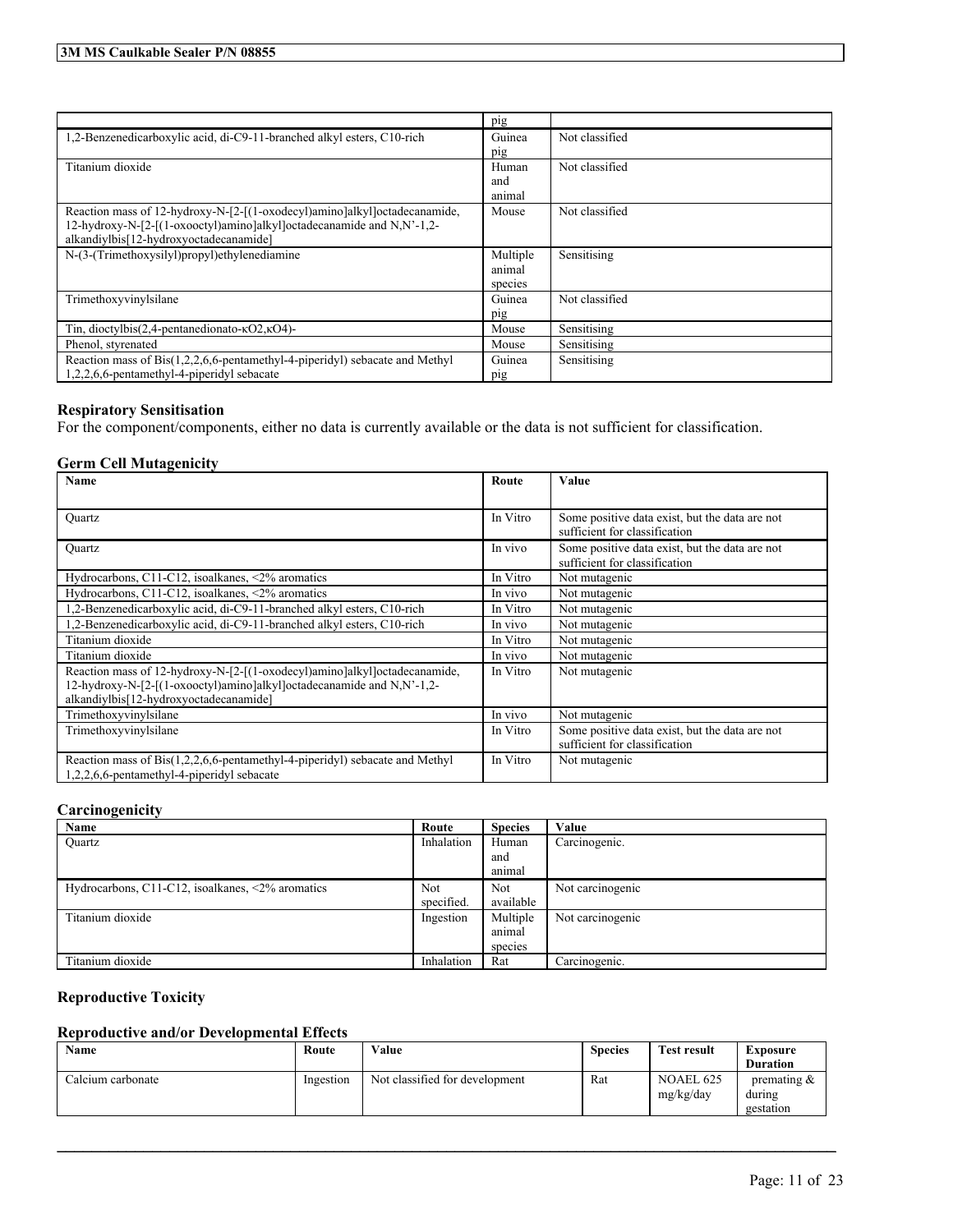| Hydrocarbons, C11-C12, isoalkanes, <2%<br>aromatics                                                                                                                                                        | Not<br>specified. | Not classified for female reproduction | Rat | <b>NOAEL Not</b><br>available      | premating $\&$<br>during<br>gestation |
|------------------------------------------------------------------------------------------------------------------------------------------------------------------------------------------------------------|-------------------|----------------------------------------|-----|------------------------------------|---------------------------------------|
| Hydrocarbons, C11-C12, isoalkanes, <2%<br>aromatics                                                                                                                                                        | Not<br>specified. | Not classified for male reproduction   | Rat | <b>NOAEL Not</b><br>available      | 28 days                               |
| Hydrocarbons, C11-C12, isoalkanes, <2%<br>aromatics                                                                                                                                                        | Not<br>specified. | Not classified for development         | Rat | <b>NOAEL Not</b><br>available      | during<br>gestation                   |
| 1,2-Benzenedicarboxylic acid, di-C9-11-<br>branched alkyl esters, C10-rich                                                                                                                                 | Ingestion         | Not classified for female reproduction | Rat | <b>NOAEL 927</b><br>mg/kg/day      | 2 generation                          |
| 1,2-Benzenedicarboxylic acid, di-C9-11-<br>branched alkyl esters, C10-rich                                                                                                                                 | Ingestion         | Not classified for male reproduction   | Rat | <b>NOAEL 929</b><br>mg/kg/day      | 2 generation                          |
| 1,2-Benzenedicarboxylic acid, di-C9-11-<br>branched alkyl esters, C10-rich                                                                                                                                 | Ingestion         | Toxic to development                   | Rat | <b>NOAEL 38</b><br>mg/kg/day       | 2 generation                          |
| Reaction mass of 12-hydroxy-N-[2-[(1-<br>oxodecyl)amino]alkyl]octadecanamide, 12-<br>hydroxy-N- $[2-[1-$<br>oxooctyl)amino]alkyl]octadecanamide and<br>N,N'-1,2-alkandiylbis[12-<br>hydroxyoctadecanamide] | Ingestion         | Not classified for female reproduction | Rat | <b>NOAEL</b><br>1,000<br>mg/kg/day | premating<br>into lactation           |
| Reaction mass of 12-hydroxy-N-[2-[(1-<br>oxodecyl)amino]alkyl]octadecanamide, 12-<br>hydroxy-N- $[2-[1-$<br>oxooctyl)amino]alkyl]octadecanamide and<br>N,N'-1,2-alkandiylbis[12-<br>hydroxyoctadecanamide] | Ingestion         | Not classified for male reproduction   | Rat | <b>NOAEL</b><br>1.000<br>mg/kg/day | 28 days                               |
| Reaction mass of 12-hydroxy-N-[2-[(1-<br>oxodecyl)amino]alkyl]octadecanamide, 12-<br>hydroxy-N- $[2-[1-$<br>oxooctyl)amino]alkyl]octadecanamide and<br>N,N'-1,2-alkandiylbis[12-<br>hydroxyoctadecanamide] | Ingestion         | Not classified for development         | Rat | <b>NOAEL</b><br>1,000<br>mg/kg/day | premating<br>into lactation           |
| Trimethoxyvinylsilane                                                                                                                                                                                      | Ingestion         | Not classified for male reproduction   | Rat | <b>NOAEL</b><br>1.000<br>mg/kg/day | premating<br>into lactation           |
| Trimethoxyvinylsilane                                                                                                                                                                                      | Ingestion         | Not classified for development         | Rat | <b>NOAEL</b><br>1,000<br>mg/kg/day | premating<br>into lactation           |
| Trimethoxyvinylsilane                                                                                                                                                                                      | Ingestion         | Not classified for female reproduction | Rat | <b>NOAEL</b><br>1,000<br>mg/kg/day | premating<br>into lactation           |
| Trimethoxyvinylsilane                                                                                                                                                                                      | Inhalation        | Not classified for development         | Rat | <b>NOAEL 1.8</b><br>mg/l           | during<br>organogenesis               |
| Tin, dioctylbis(2,4-pentanedionato-<br>$kO2kO4$ -                                                                                                                                                          | Ingestion         | Toxic to development                   | Rat | <b>NOAEL 1.8</b><br>mg/kg/day      | premating<br>into lactation           |

## **Target Organ(s)**

### **Specific Target Organ Toxicity - single exposure**

| Name              | Route      | Target Organ(s)    | Value          | Species | Test result                           | Exposure<br><b>Duration</b> |
|-------------------|------------|--------------------|----------------|---------|---------------------------------------|-----------------------------|
| Calcium carbonate | Inhalation | respiratory system | Not classified | Rat     | <b>NOAEL</b><br>$0.812 \text{ m}$ g/i | 90 minutes                  |

## **Specific Target Organ Toxicity - repeated exposure**

| Name                    | Route      | <b>Target Organ(s)</b> | Value                           | <b>Species</b> | <b>Test result</b> | Exposure        |
|-------------------------|------------|------------------------|---------------------------------|----------------|--------------------|-----------------|
|                         |            |                        |                                 |                |                    | <b>Duration</b> |
| <b>Ouartz</b>           | Inhalation | silicosis              | Causes damage to organs through | Human          | <b>NOAEL Not</b>   | occupational    |
|                         |            |                        | prolonged or repeated exposure  |                | available          | exposure        |
| Calcium carbonate       | Inhalation | respiratory system     | Not classified                  | Human          | <b>NOAEL Not</b>   | occupational    |
|                         |            |                        |                                 |                | available          | exposure        |
| 1,2-Benzenedicarboxylic | Inhalation | respiratory system     | Not classified                  | Rat            | NOAEL 0.5          | 2 weeks         |
| acid, di-C9-11-branched |            | hematopoietic          |                                 |                | mg/l               |                 |
| alkyl esters, C10-rich  |            | system   liver         |                                 |                |                    |                 |
| 1,2-Benzenedicarboxylic | Inhalation | kidney and/or          | Not classified                  | Rat            | NOAEL 0.5          | 2 generation    |
| acid, di-C9-11-branched |            | bladder                |                                 |                | mg/l               |                 |
| alkyl esters, C10-rich  |            |                        |                                 |                |                    |                 |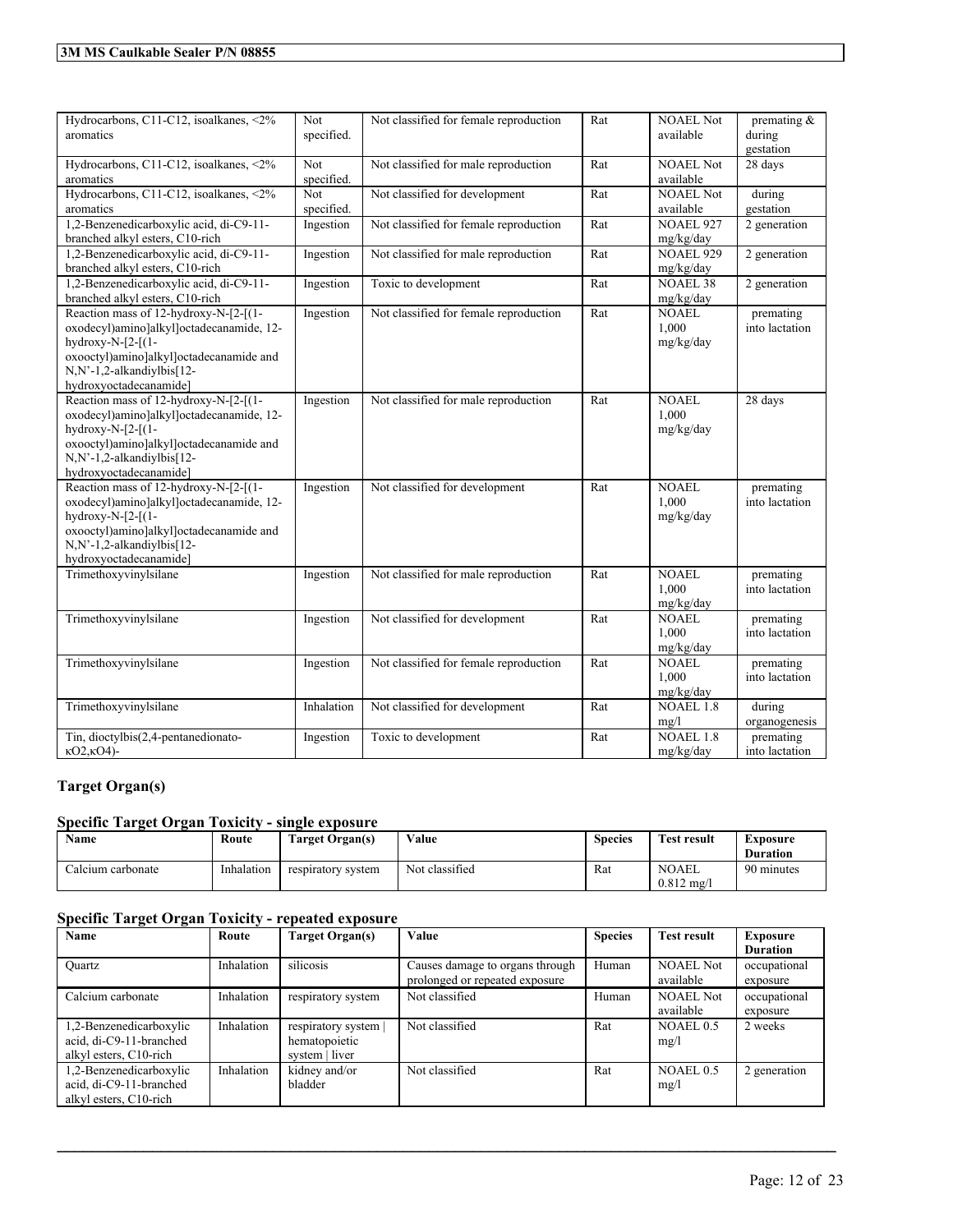| 1,2-Benzenedicarboxylic<br>acid. di-C9-11-branched<br>alkyl esters, C10-rich | Ingestion  | endocrine system                                                         | Not classified                                                                     | Rat   | <b>NOAEL 686</b><br>mg/kg/day | 90 days                  |
|------------------------------------------------------------------------------|------------|--------------------------------------------------------------------------|------------------------------------------------------------------------------------|-------|-------------------------------|--------------------------|
| 1,2-Benzenedicarboxylic<br>acid, di-C9-11-branched<br>alkyl esters, C10-rich | Ingestion  | liver   kidney and/or<br>bladder   heart                                 | Not classified                                                                     | Rat   | <b>NOAEL 500</b><br>mg/kg/day | 90 days                  |
| 1,2-Benzenedicarboxylic<br>acid, di-C9-11-branched<br>alkyl esters, C10-rich | Ingestion  | hematopoietic<br>system                                                  | Not classified                                                                     | Dog   | <b>NOAEL 320</b><br>mg/kg/day | 90 days                  |
| Titanium dioxide                                                             | Inhalation | respiratory system                                                       | Some positive data exist, but the<br>data are not sufficient for<br>classification | Rat   | LOAEL0.01<br>mg/l             | 2 years                  |
| Titanium dioxide                                                             | Inhalation | pulmonary fibrosis                                                       | Not classified                                                                     | Human | <b>NOAEL Not</b><br>available | occupational<br>exposure |
| $N-(3-$<br>(Trimethoxysilyl)propyl)et<br>hylenediamine                       | Inhalation | respiratory system                                                       | May cause damage to organs<br>though prolonged or repeated<br>exposure             | Rat   | NOAEL.<br>$0.015$ mg/l        | 90 days                  |
| Trimethoxyvinylsilane                                                        | Inhalation | kidney and/or<br>bladder                                                 | Not classified                                                                     | Rat   | NOAEL<br>mg/l                 | 14 weeks                 |
| Trimethoxyvinylsilane                                                        | Inhalation | hematopoietic<br>system   eyes                                           | Not classified                                                                     | Rat   | <b>NOAEL 2.4</b><br>mg/l      | 14 weeks                 |
| Trimethoxyvinylsilane                                                        | Ingestion  | kidney and/or<br>bladder                                                 | Some positive data exist, but the<br>data are not sufficient for<br>classification | Rat   | <b>NOAEL 250</b><br>mg/kg/day | 40 days                  |
| Trimethoxyvinylsilane                                                        | Ingestion  | endocrine system  <br>hematopoietic<br>system   liver  <br>immune system | Not classified                                                                     | Rat   | NOAEL<br>1,000<br>mg/kg/day   | 40 days                  |

### **Aspiration Hazard**

| Name                                                                           | 'alue                |  |  |
|--------------------------------------------------------------------------------|----------------------|--|--|
| 20 <sub>4</sub><br>---<br>aromatics<br>rocarbons<br>isoalkane:<br>$\mathbf{v}$ | hazard<br>Aspiration |  |  |

Please contact the address or phone number listed on the first page of the SDS for additional toxicological information **on this material and/or its components.**

### **11.2. Information on other hazards**

This material does not contain any substances that are assessed to be an endocrine disruptor for human health.

## **SECTION 12: Ecological information**

The information below may not agree with the EU material classification in Section 2 and/or the ingredient classifications in Section 3 if specific ingredient classifications are mandated by a competent authority. In addition, statements and data presented in Section 12 are based on UN GHS calculation rules and classifications derived from **3M assessments.**

### **12.1. Toxicity**

No product test data available.

| <b>Material</b>                                                                           | ICAS #      | Organism    | Type                                       | Exposure | Test endpoint  Test result |                         |
|-------------------------------------------------------------------------------------------|-------------|-------------|--------------------------------------------|----------|----------------------------|-------------------------|
| Ouartz                                                                                    | 14808-60-7  | Green Algae | Estimated                                  | 72 hours | EC50                       | $440 \text{ mg}/l$      |
| Quartz                                                                                    | 14808-60-7  | Water flea  | Estimated                                  | 48 hours | EC50                       | $7,600 \text{ mg/l}$    |
| Quartz                                                                                    | 14808-60-7  | Zebra Fish  | Estimated                                  | 96 hours | LC50                       | $5,000 \text{ mg/l}$    |
| <b>Ouartz</b>                                                                             | 14808-60-7  | Green Algae | Estimated                                  | 72 hours | <b>NOEC</b>                | $\left 60 \right $ mg/l |
| Poly $\lceil \text{oxy}(\text{methyl-1}, 2 - \text{Cov}\rceil)$<br>ethanediyl)], .alphaal | 151865-59-7 |             | Data not available<br>lor insufficient for |          |                            | İNA                     |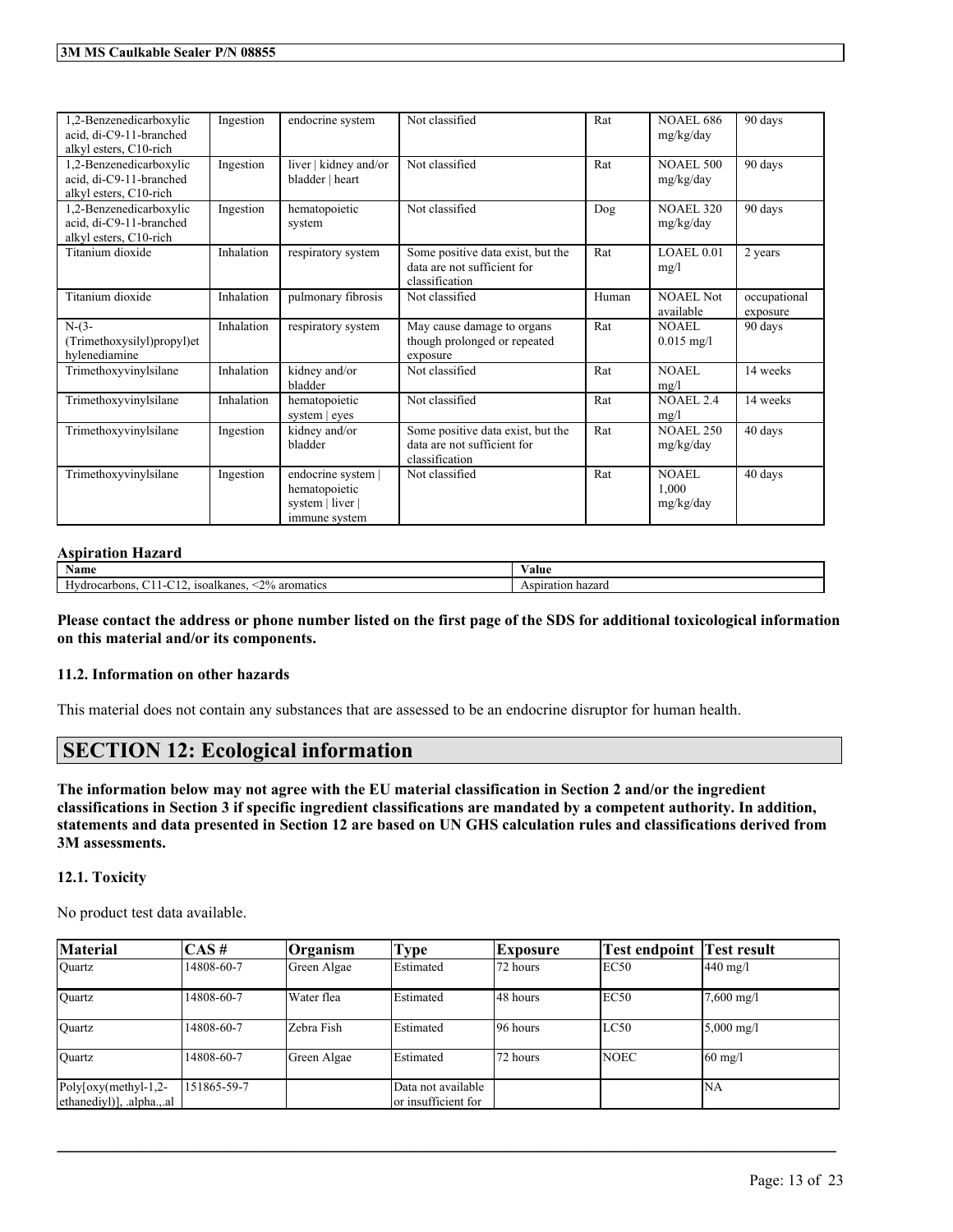| pha.',.alpha."-1,2,3-<br>propanetriyltris[.<br>omega.-[3-<br>(dimethoxymethylsilyl)       |                |                  | classification        |                       |                           |                     |
|-------------------------------------------------------------------------------------------|----------------|------------------|-----------------------|-----------------------|---------------------------|---------------------|
| propoxy]-                                                                                 |                |                  |                       |                       |                           |                     |
| N-ethyltoluene-2-<br>sulphonamide                                                         | 1077-56-1      | Green Algae      | Analogous<br>Compound | 72 hours              | ErC50                     | 78 mg/l             |
| N-ethyltoluene-2-<br>sulphonamide                                                         | 1077-56-1      | Rainbow trout    | Analogous<br>Compound | 96 hours              | LC50                      | 80 mg/l             |
| N-ethyltoluene-2-<br>sulphonamide                                                         | 1077-56-1      | Water flea       | Analogous<br>Compound | 48 hours              | <b>EC50</b>               | $>1,000$ mg/l       |
| N-ethyltoluene-2-<br>sulphonamide                                                         | 1077-56-1      | Green Algae      | Analogous<br>Compound | 72 hours              | ErC10                     | $13$ mg/l           |
| Calcium carbonate                                                                         | 471-34-1       | Green algae      | Experimental          | 72 hours              | <b>EC50</b>               | $>100$ mg/l         |
| Calcium carbonate                                                                         | $471 - 34 - 1$ | Rainbow trout    | Experimental          | 96 hours              | LC50                      | $>100$ mg/l         |
| Calcium carbonate                                                                         | 471-34-1       | Water flea       | Experimental          | 48 hours              | <b>EC50</b>               | $>100$ mg/l         |
| Calcium carbonate                                                                         | 471-34-1       | Green algae      | Experimental          | 72 hours              | EC10                      | $100$ mg/l          |
| Hydrocarbons, C11-<br>C12, isoalkanes, <2%<br>aromatics                                   | 918-167-1      | Green Algae      | Estimated             | 72 hours              | <b>EL50</b>               | $>1,000$ mg/l       |
| Hydrocarbons, C11-<br>C12, isoalkanes, <2%<br>aromatics                                   | 918-167-1      | Rainbow trout    | Estimated             | 96 hours              | $\overline{\text{LL5}}$ 0 | $>1,000$ mg/l       |
| Hydrocarbons, C11-<br>C12, isoalkanes, <2%<br>aromatics                                   | 918-167-1      | Water flea       | Estimated             | 48 hours              | <b>EL50</b>               | $>1,000$ mg/l       |
| Hydrocarbons, C11-<br>C12, isoalkanes, <2%<br>aromatics                                   | 918-167-1      | Green Algae      | Estimated             | 72 hours              | <b>NOEL</b>               | 1,000 mg/l          |
| N-ethyltoluene-4-<br>sulphonamide                                                         | 80-39-7        | Green Algae      | Analogous<br>Compound | $\overline{72}$ hours | ErC50                     | 78 mg/l             |
| N-ethyltoluene-4-<br>sulphonamide                                                         | 80-39-7        | Rainbow trout    | Analogous<br>Compound | 96 hours              | LC50                      | 80 mg/l             |
| N-ethyltoluene-4-<br>sulphonamide                                                         | 80-39-7        | Water flea       | Analogous<br>Compound | 48 hours              | <b>EC50</b>               | $>1,000$ mg/l       |
| N-ethyltoluene-4-<br>sulphonamide                                                         | 80-39-7        | Green Algae      | Analogous<br>Compound | 72 hours              | ErC10                     | $13 \text{ mg/l}$   |
| $1.2 -$<br>Benzenedicarboxylic<br>acid, di-C9-11-<br>branched alkyl esters,<br>C10-rich   | 68515-49-1     | Activated sludge | Experimental          | 30 minutes            | <b>EC50</b>               | $>83.3$ mg/l        |
| $1,2-$<br>Benzenedicarboxylic<br>acid. di-C9-11-<br>branched alkyl esters,<br>C10-rich    | 68515-49-1     | Green algae      | Experimental          | 96 hours              | <b>EC50</b>               | $>100 \text{ mg/l}$ |
| $1,2-$<br>Benzenedicarboxylic<br>acid, di-C9-11-<br>branched alkyl esters.<br>$C10$ -rich | 68515-49-1     | Rainbow trout    | Experimental          | 96 hours              | LC50                      | $>100$ mg/l         |
| $1,2-$<br>Benzenedicarboxylic<br>acid. di-C9-11-<br>branched alkyl esters,<br>$C10$ -rich | 68515-49-1     | Water flea       | Experimental          | 48 hours              | <b>EC50</b>               | $>100$ mg/l         |
| $1,2-$<br>Benzenedicarboxylic<br>acid, di-C9-11-<br>branched alkyl esters,<br>C10-rich    | 68515-49-1     | Green algae      | Experimental          | 96 hours              | <b>NOEC</b>               | $100$ mg/l          |
| $1,2-$<br>Benzenedicarboxylic                                                             | 68515-49-1     | Water flea       | Experimental          | 21 days               | <b>NOEC</b>               | $100$ mg/l          |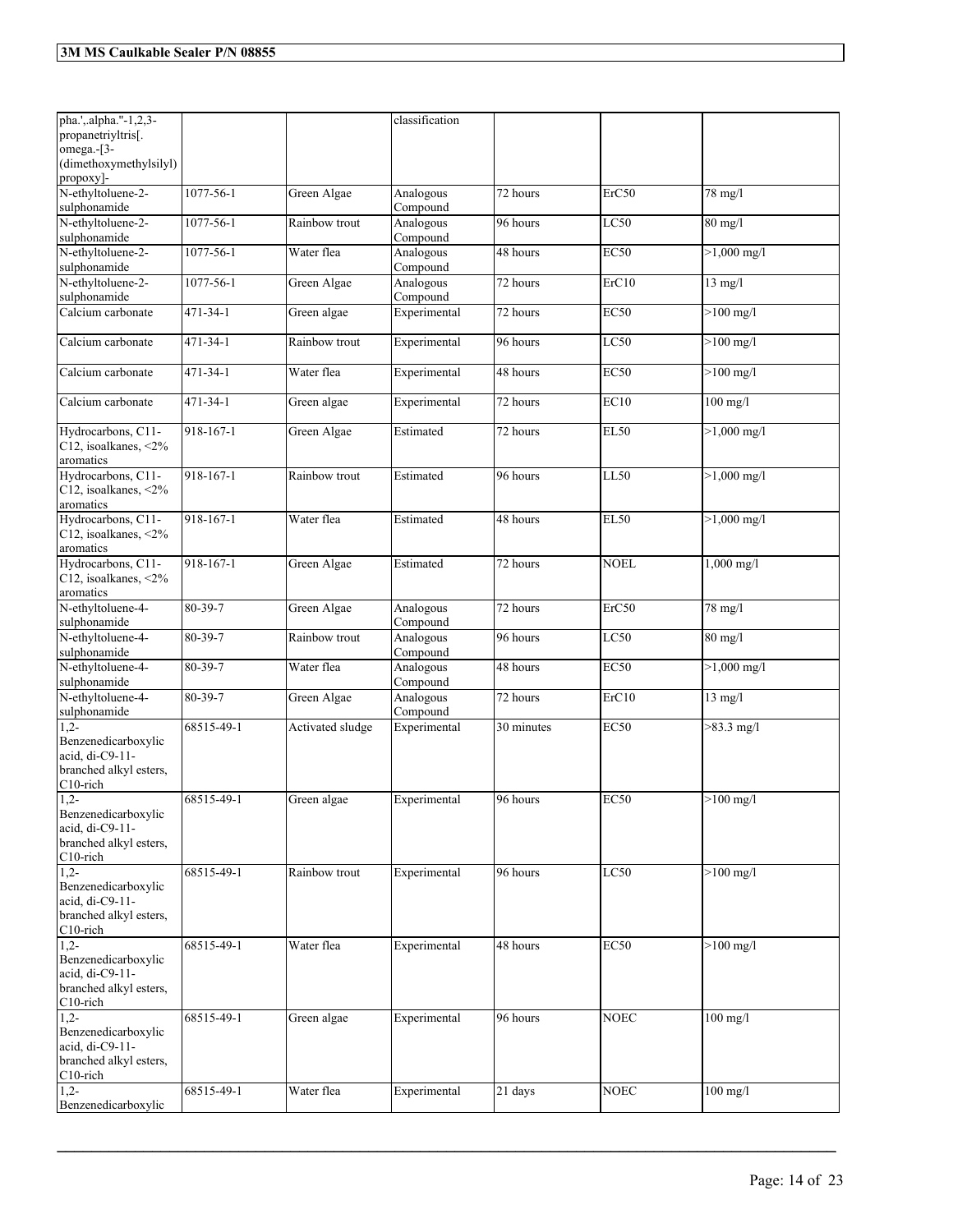| acid, di-C9-11-<br>branched alkyl esters,<br>$C10$ -rich                                                                                                                                                                                 |           |                  |                         |          |                                   |              |
|------------------------------------------------------------------------------------------------------------------------------------------------------------------------------------------------------------------------------------------|-----------|------------------|-------------------------|----------|-----------------------------------|--------------|
| Reaction mass of 12-<br>hydroxy-N- $[2-[1-$<br>oxodecyl)amino]alkyl]o<br>ctadecanamide, 12-<br>hydroxy-N- $[2-[(1-$<br>oxooctyl)amino]alkyl]o<br>ctadecanamide and<br>$N, N'-1, 2-$<br>alkandiylbis[12-<br>hydroxyoctadecanamid<br>$e$ ] | 484-050-2 | Water flea       | Endpoint not<br>reached | 48 hours | <b>EC50</b>                       | $>100$ mg/l  |
| Reaction mass of 12-<br>hydroxy-N-[2-[(1-<br>oxodecyl)amino]alkyl]o<br>ctadecanamide, 12-<br>hydroxy-N- $[2-[(1-$<br>oxooctyl)amino]alkyl]o<br>ctadecanamide and<br>$N, N'-1, 2-$<br>alkandiylbis[12-<br>hydroxyoctadecanamid<br>$e$ ]   | 484-050-2 | Activated sludge | Experimental            | 3 hours  | <b>EC50</b>                       | $>100$ mg/l  |
| Reaction mass of 12-<br>hydroxy-N-[2-[(1-<br>oxodecyl)amino]alkyl]o<br>ctadecanamide, 12-<br>hydroxy-N- $[2-[(1-$<br>oxooctyl)amino]alkyl]o<br>ctadecanamide and<br>$N, N'-1, 2-$<br>alkandiylbis[12-<br>hydroxyoctadecanamid<br>$e$ ]   | 484-050-2 | Common Carp      | Experimental            | 96 hours | No tox obs at lmt<br>of water sol | $>100$ mg/l  |
| Reaction mass of 12-<br>hydroxy-N-[2-[(1-<br>oxodecyl)amino]alkyl]o<br>ctadecanamide, 12-<br>hydroxy-N- $[2-[(1-$<br>oxooctyl)amino]alkyl]o<br>ctadecanamide and<br>$N, N'-1, 2-$<br>alkandiylbis[12-<br>hydroxyoctadecanamid<br>$e$ ]   | 484-050-2 | Green Algae      | Experimental            | 72 hours | <b>EC50</b>                       | $0.025$ mg/l |
| Reaction mass of 12-<br>hydroxy-N- $[2-[1-$<br>oxodecyl)amino]alkyl]o<br>ctadecanamide, 12-<br>hydroxy-N-[2-[(1-<br>oxooctyl)amino]alkyl]o<br>ctadecanamide and<br>$N, N'-1, 2-$<br>alkandiylbis[12-<br>hydroxyoctadecanamid<br>$e$ ]    | 484-050-2 | Water flea       | Endpoint not<br>reached | 21 days  | <b>NOEC</b>                       | $>100$ mg/l  |
| Reaction mass of 12-<br>hydroxy-N-[2-[(1-<br>oxodecyl)amino]alkyl]o<br>ctadecanamide, 12-<br>hydroxy-N-[2-[(1-<br>oxooctyl)amino]alkyl]o<br>ctadecanamide and<br>$N, N'-1, 2-$<br>alkandiylbis[12-<br>hydroxyoctadecanamid<br>$e$ ]      | 484-050-2 | Green Algae      | Experimental            | 72 hours | <b>NOEC</b>                       | $0.007$ mg/l |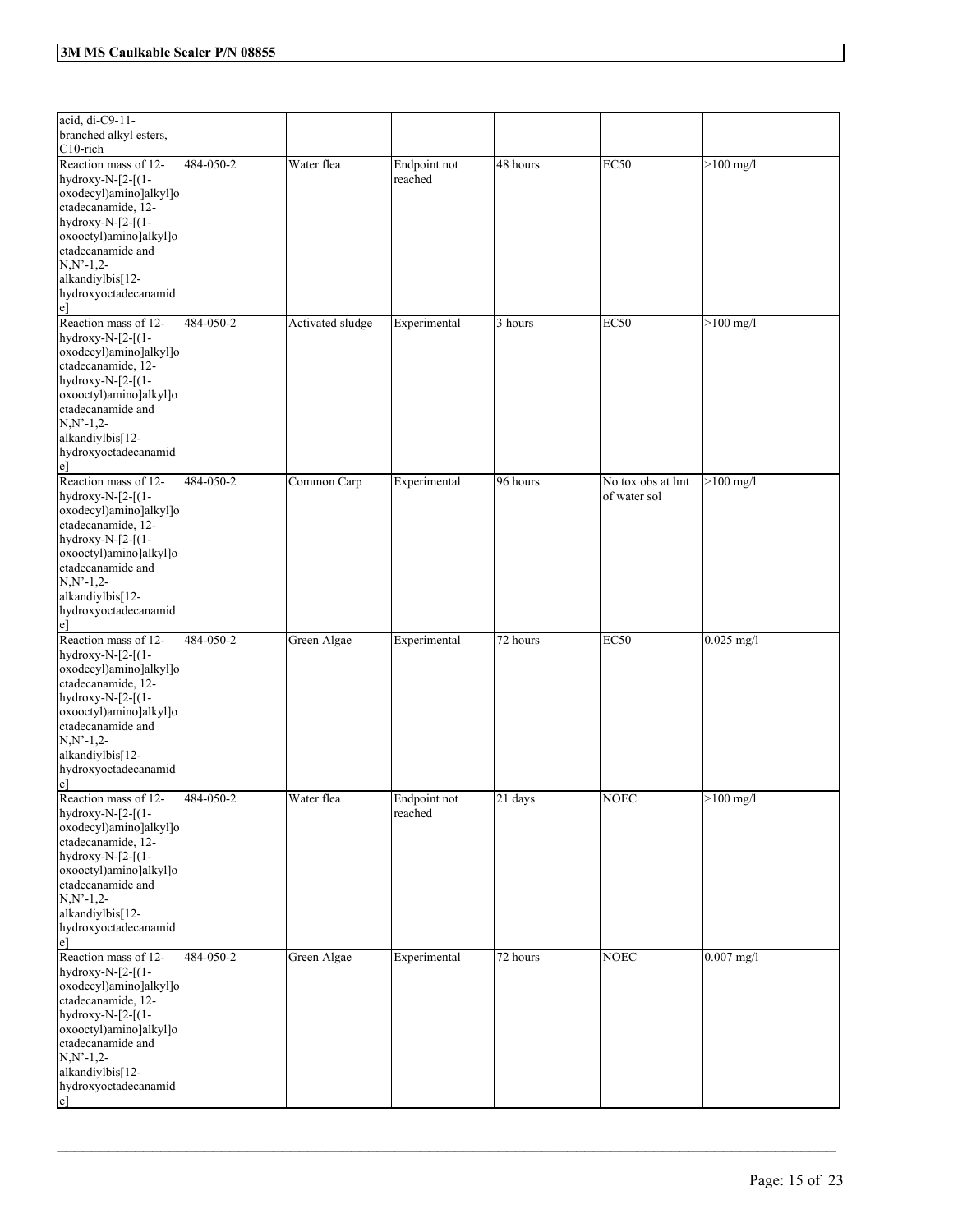| Titanium dioxide                                                                                                                                      | 13463-67-7 | Activated sludge | Experimental | $\overline{3}$ hours | <b>NOEC</b> | $>=1,000$ mg/l    |
|-------------------------------------------------------------------------------------------------------------------------------------------------------|------------|------------------|--------------|----------------------|-------------|-------------------|
| Titanium dioxide                                                                                                                                      | 13463-67-7 | Diatom           | Experimental | 72 hours             | <b>EC50</b> | $>10,000$ mg/l    |
| Titanium dioxide                                                                                                                                      | 13463-67-7 | Fathead minnow   | Experimental | 96 hours             | LC50        | $>100$ mg/l       |
| Titanium dioxide                                                                                                                                      | 13463-67-7 | Water flea       | Experimental | 48 hours             | <b>EC50</b> | $>100$ mg/l       |
| Titanium dioxide                                                                                                                                      | 13463-67-7 | Diatom           | Experimental | 72 hours             | <b>NOEC</b> | 5,600 mg/l        |
| $N-(3-$<br>(Trimethoxysilyl)propy<br>l)ethylenediamine                                                                                                | 1760-24-3  | Bacteria         | Experimental | 16 hours             | <b>EC50</b> | $67$ mg/l         |
| $N-(3-$<br>(Trimethoxysilyl)propy<br>l)ethylenediamine                                                                                                | 1760-24-3  | Fathead minnow   | Experimental | 96 hours             | LC50        | $168$ mg/l        |
| $N-(3-$<br>(Trimethoxysilyl)propy<br>l)ethylenediamine                                                                                                | 1760-24-3  | Green Algae      | Experimental | 72 hours             | <b>EC50</b> | $8.8$ mg/l        |
| $N-(3-$<br>(Trimethoxysilyl)propy<br>l)ethylenediamine                                                                                                | 1760-24-3  | Water flea       | Experimental | 48 hours             | <b>EC50</b> | $81$ mg/l         |
| $N-(3-$<br>(Trimethoxysilyl)propy<br>l)ethylenediamine                                                                                                | 1760-24-3  | Green Algae      | Experimental | 72 hours             | <b>NOEC</b> | $3.1$ mg/l        |
| Phenol, styrenated                                                                                                                                    | 61788-44-1 | Activated sludge | Experimental | 3 hours              | <b>EC50</b> | $362$ mg/l        |
| Phenol, styrenated                                                                                                                                    | 61788-44-1 | Green algae      | Experimental | 72 hours             | <b>EC50</b> | $1.35$ mg/l       |
| Phenol, styrenated                                                                                                                                    | 61788-44-1 | Medaka           | Experimental | 96 hours             | LC50        | $5.6$ mg/l        |
| Phenol, styrenated                                                                                                                                    | 61788-44-1 | Water flea       | Experimental | 48 hours             | <b>EC50</b> | $4.6$ mg/l        |
| Phenol, styrenated                                                                                                                                    | 61788-44-1 | Green Algae      | Experimental | 72 hours             | <b>NOEC</b> | $0.42$ mg/l       |
| Phenol, styrenated                                                                                                                                    | 61788-44-1 | Water flea       | Experimental | $\overline{21}$ days | <b>NOEC</b> | $0.2$ mg/l        |
| Tin, dioctylbis(2,4-<br>pentanedionato-<br>кО2, кО4)-                                                                                                 | 54068-28-9 | Water flea       | Estimated    | 24 hours             | <b>EC50</b> | $1.3$ mg/l        |
| Tin, dioctylbis(2,4-<br>pentanedionato-<br>$kO2kO4$ -                                                                                                 | 54068-28-9 | Water flea       | Estimated    | 21 days              | <b>NOEC</b> | $0.52$ mg/l       |
| Trimethoxyvinylsilane                                                                                                                                 | 2768-02-7  | Bacteria         | Experimental | 5 hours              | EC10        | $1.1$ mg/l        |
| Trimethoxyvinylsilane                                                                                                                                 | 2768-02-7  | Green algae      | Experimental | 72 hours             | <b>EC50</b> | $>957$ mg/l       |
| Trimethoxyvinylsilane                                                                                                                                 | 2768-02-7  | Rainbow trout    | Experimental | 96 hours             | LC50        | $191$ mg/l        |
| Trimethoxyvinylsilane                                                                                                                                 | 2768-02-7  | Water flea       | Experimental | 48 hours             | EC50        | $169$ mg/l        |
| Trimethoxyvinylsilane                                                                                                                                 | 2768-02-7  | Green algae      | Experimental | 72 hours             | <b>NOEC</b> | 957 mg/l          |
| Trimethoxyvinylsilane                                                                                                                                 | 2768-02-7  | Water flea       | Experimental | 21 days              | <b>NOEC</b> | $28 \text{ mg/l}$ |
| Reaction mass of<br>$\text{Bis}(1,2,2,6,6-$<br>pentamethyl-4-<br>piperidyl) sebacate and<br>Methyl 1,2,2,6,6-<br>pentamethyl-4-<br>piperidyl sebacate | 915-687-0  | Activated sludge | Experimental | 3 hours              | IC50        | $>=100$ mg/l      |
| Reaction mass of<br>$Bis(1,2,2,6,6-$<br>pentamethyl-4-<br>piperidyl) sebacate and<br>Methyl 1,2,2,6,6-<br>pentamethyl-4-                              | 915-687-0  | Green algae      | Experimental | 72 hours             | EC50        | $1.68$ mg/l       |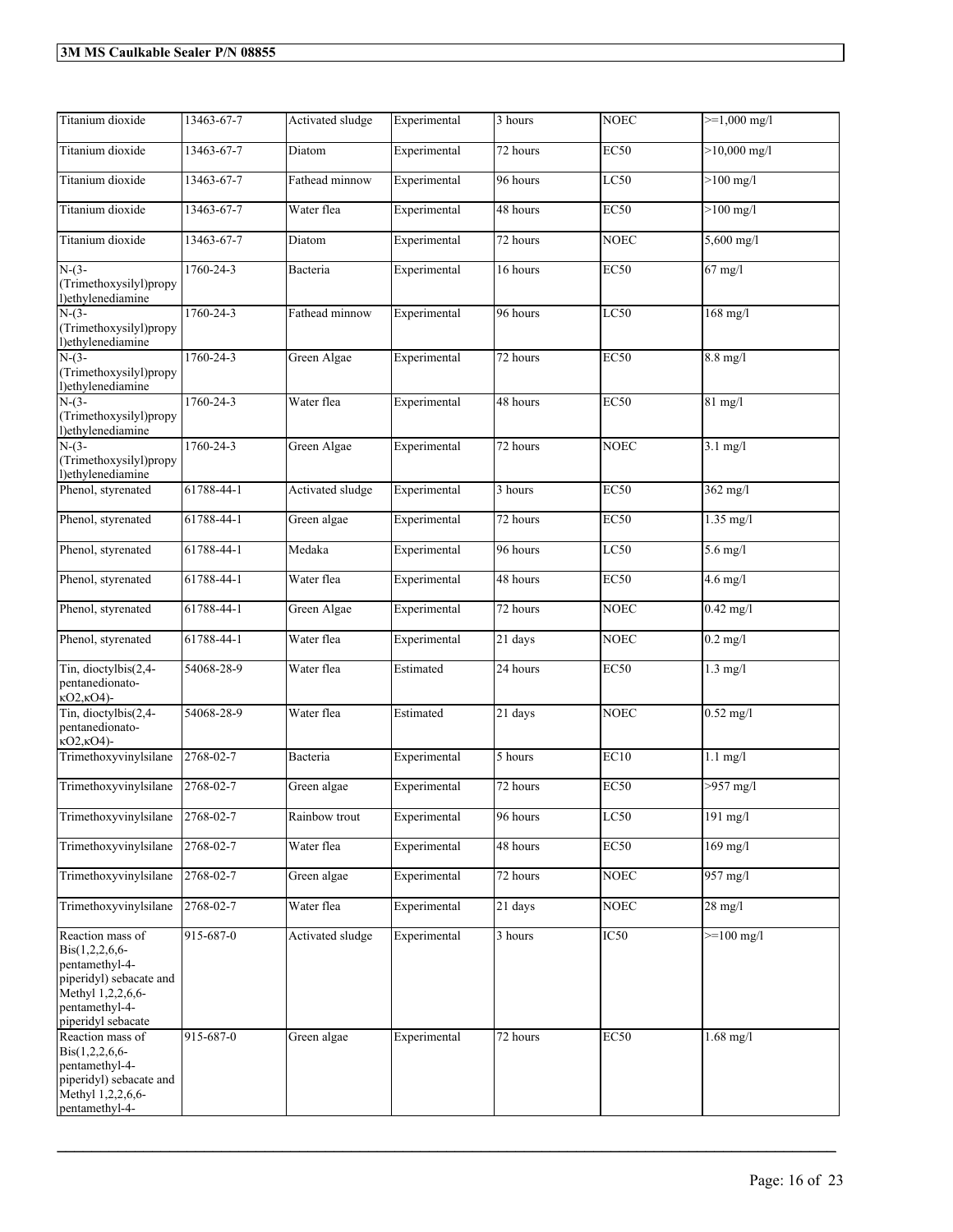| piperidyl sebacate                                                                                                                                     |           |             |              |          |             |                     |
|--------------------------------------------------------------------------------------------------------------------------------------------------------|-----------|-------------|--------------|----------|-------------|---------------------|
| Reaction mass of<br>$\text{Bis}(1,2,2,6,6-$<br>pentamethyl-4-<br>piperidyl) sebacate and<br>Methyl 1,2,2,6,6-<br>pentamethyl-4-<br>piperidyl sebacate  | 915-687-0 | Zebra Fish  | Experimental | 96 hours | LC50        | $0.9$ mg/l          |
| Reaction mass of<br>$\text{Bis}(1,2,2,6,6-$<br>pentamethyl-4-<br>piperidyl) sebacate and<br>Methyl 1,2,2,6,6-<br>pentamethyl-4-<br>piperidyl sebacate  | 915-687-0 | Green algae | Experimental | 72 hours | <b>NOEC</b> | $0.22 \text{ mg}/1$ |
| Reaction mass of<br>$\text{Bis}(1,2,2,6,6$ -<br>pentamethyl-4-<br>piperidyl) sebacate and<br>Methyl 1,2,2,6,6-<br>pentamethyl-4-<br>piperidyl sebacate | 915-687-0 | Water flea  | Experimental | 21 days  | <b>NOEC</b> | $1 \text{ mg/l}$    |

## **12.2. Persistence and degradability**

| <b>Material</b>                                                                                                                                                                                                        | <b>CAS Nbr</b>   | <b>Test type</b>                                     | <b>Duration</b>      | <b>Study Type</b>                 | <b>Test result</b>                                  | Protocol                                         |
|------------------------------------------------------------------------------------------------------------------------------------------------------------------------------------------------------------------------|------------------|------------------------------------------------------|----------------------|-----------------------------------|-----------------------------------------------------|--------------------------------------------------|
| Ouartz                                                                                                                                                                                                                 | 14808-60-7       | Data not availbl-<br>insufficient                    |                      |                                   | N/A                                                 |                                                  |
| Poly[oxy(methyl-1,2-<br>ethanediyl)], .alpha.,.alpha.',<br>.alpha."-1,2,3-<br>propanetriyltris[. omega.-[3-<br>(dimethoxymethylsilyl)prop<br>oxy]-                                                                     | 151865-59-7      | Data not availbl-<br>insufficient                    |                      |                                   | <b>NA</b>                                           |                                                  |
| N-ethyltoluene-2-<br>sulphonamide                                                                                                                                                                                      | 1077-56-1        | Analogous<br>Compound Aquatic<br>Inherent Biodegrad. | 35 days              | CO <sub>2</sub> evolution         | 3 %CO2<br>evolution/THC<br>O <sub>2</sub> evolution |                                                  |
| N-ethyltoluene-2-<br>sulphonamide                                                                                                                                                                                      | 1077-56-1        | Modeled<br>Biodegradation                            | 28 days              | <b>BOD</b>                        | 19%<br><b>BOD/ThBOD</b>                             | Catalogic™                                       |
| N-ethyltoluene-2-<br>sulphonamide                                                                                                                                                                                      | 1077-56-1        | Analogous<br>Compound<br>Biodegradation              | $\overline{21}$ days | Dissolv. Organic<br>Carbon Deplet | 50.6 %removal<br>of DOC                             | similar to 835.3240                              |
| Calcium carbonate                                                                                                                                                                                                      | 471-34-1         | Data not availbl-<br>insufficient                    |                      |                                   | N/A                                                 |                                                  |
| Hydrocarbons, C11-C12,<br>isoalkanes, <2% aromatics                                                                                                                                                                    | $918 - 167 - 1$  | Estimated<br>Biodegradation                          | 28 days              | <b>BOD</b>                        | 31.3%<br><b>BOD/ThBOD</b>                           | Non-standard method                              |
| N-ethyltoluene-4-<br>sulphonamide                                                                                                                                                                                      | $80 - 39 - 7$    | Analogous<br>Compound Aquatic<br>Inherent Biodegrad. | 35 days              | CO2 evolution                     | 3 %CO2<br>evolution/THC<br>O2 evolution             |                                                  |
| N-ethyltoluene-4-<br>sulphonamide                                                                                                                                                                                      | 80-39-7          | Modeled<br>Biodegradation                            | 28 days              | <b>BOD</b>                        | 25 %<br><b>BOD/ThBOD</b>                            | Catalogic™                                       |
| N-ethyltoluene-4-<br>sulphonamide                                                                                                                                                                                      | 80-39-7          | Analogous<br>Compound<br>Biodegradation              | 28 days              | Dissolv. Organic<br>Carbon Deplet | 50.6 %removal<br>of DOC                             | $\sinh$ article 835.3240                         |
| 1,2-Benzenedicarboxylic<br>acid, di-C9-11-branched<br>alkyl esters, C10-rich                                                                                                                                           | $68515 - 49 - 1$ | Experimental<br>Biodegradation                       | 28 days              | <b>BOD</b>                        | 74 %<br><b>BOD/ThBOD</b>                            | OECD 301F - Manometric<br>respirometry           |
| Reaction mass of 12-<br>hydroxy-N-[2-[(1-<br>oxodecyl)amino]alkyl]octad<br>ecanamide, 12-hydroxy-N-<br>$[2-[1]$<br>oxooctyl)amino]alkyl]octad<br>ecanamide and N,N'-1,2-<br>alkandiylbis[12-<br>hydroxyoctadecanamide] | 484-050-2        | Experimental<br>Biodegradation                       | 28 days              | CO <sub>2</sub> evolution         | 7 %CO2<br>evolution/THC<br>O2 evolution             | OECD 301B - Modified<br>sturm or CO <sub>2</sub> |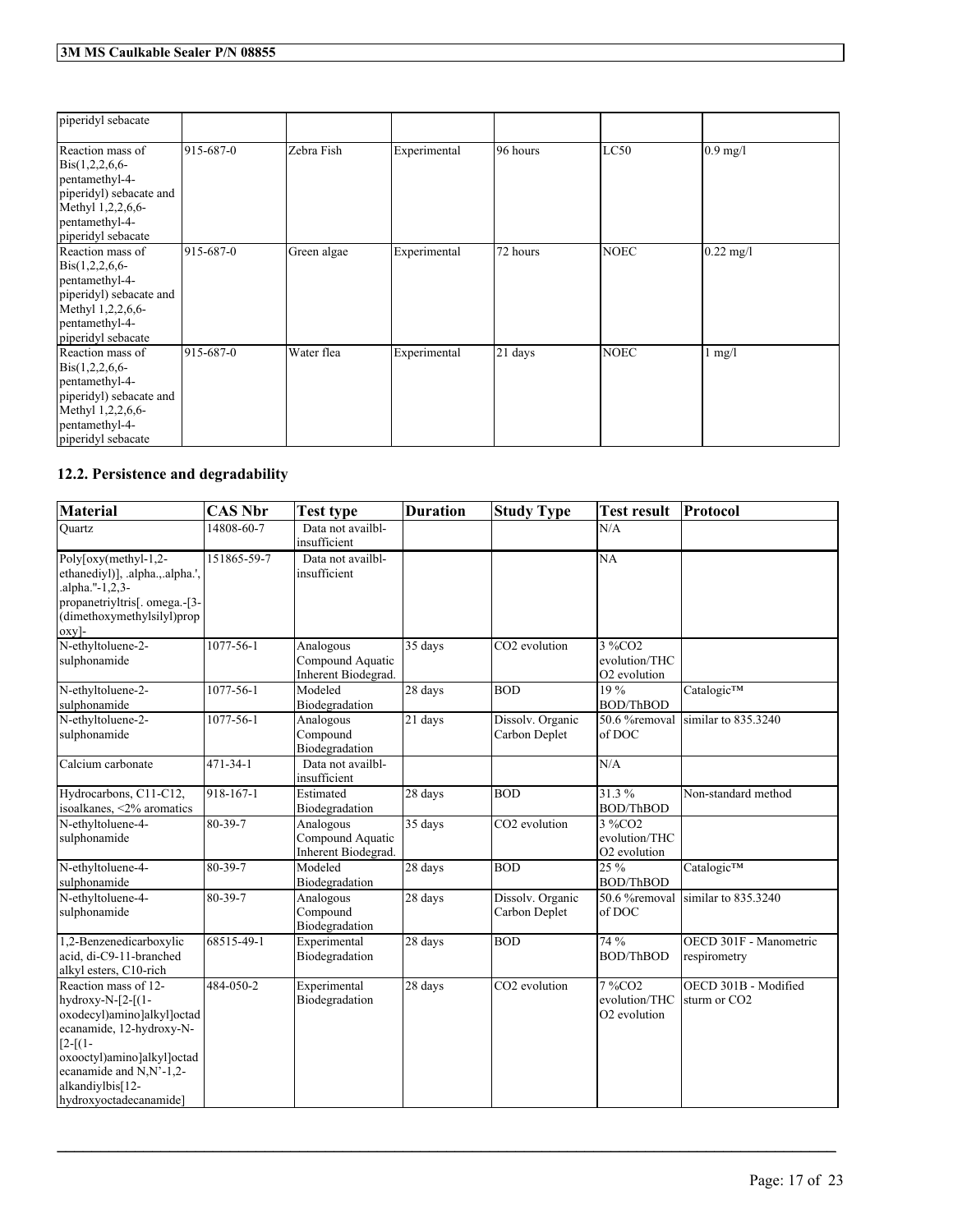| Titanium dioxide                                                                                                                                        | 13463-67-7 | Data not availbl-<br>insufficient |         |                                   | N/A                       |                                        |
|---------------------------------------------------------------------------------------------------------------------------------------------------------|------------|-----------------------------------|---------|-----------------------------------|---------------------------|----------------------------------------|
| $N-(3-$<br>(Trimethoxysilyl)propyl)eth<br>vlenediamine                                                                                                  | 1760-24-3  | Experimental<br>Hydrolysis        |         | Hydrolytic half-life              | $.5$ minutes (t<br>1/2)   | Non-standard method                    |
| $N-(3-$<br>(Trimethoxysilyl)propyl)eth<br>vlenediamine                                                                                                  | 1760-24-3  | Experimental<br>Biodegradation    | 28 days | Dissolv. Organic<br>Carbon Deplet | 39 % weight               | Non-standard method                    |
| Phenol, styrenated                                                                                                                                      | 61788-44-1 | Experimental<br>Biodegradation    | 28 days | <b>BOD</b>                        | $7\%$<br><b>BOD/ThBOD</b> | OECD 301F - Manometric<br>respirometry |
| Tin, dioctylbis(2,4-<br>pentanedionato- $\kappa$ O2, $\kappa$ O4)-                                                                                      | 54068-28-9 | Data not availbl-<br>insufficient |         |                                   | N/A                       |                                        |
| Trimethoxyvinylsilane                                                                                                                                   | 2768-02-7  | Experimental<br>Biodegradation    | 28 days | <b>BOD</b>                        | 51 %<br><b>BOD/ThBOD</b>  | OECD 301F - Manometric<br>respirometry |
| Reaction mass of<br>$\text{Bis}(1,2,2,6,6\text{-pentamethyl-}$<br>4-piperidyl) sebacate and<br>Methyl 1,2,2,6,6-<br>pentamethyl-4-piperidyl<br>sebacate | 915-687-0  | Estimated<br>Biodegradation       | 28 days | Dissolv. Organic<br>Carbon Deplet | 38 % weight               | OECD 301E - Modif. OECD<br>Screen      |

## **12.3 : Bioaccumulative potential**

| <b>Material</b>                                                                                                                                                                                                        | Cas No.         | Test type                                                   | <b>Duration</b> | <b>Study Type</b>         | <b>Test result</b> | Protocol                                                         |
|------------------------------------------------------------------------------------------------------------------------------------------------------------------------------------------------------------------------|-----------------|-------------------------------------------------------------|-----------------|---------------------------|--------------------|------------------------------------------------------------------|
| Ouartz                                                                                                                                                                                                                 | 14808-60-7      | Data not available<br>or insufficient for<br>classification | N/A             | N/A                       | N/A                | N/A                                                              |
| Poly $\lceil \text{oxy}(\text{methyl-1,2-}) \rceil$<br>ethanediyl)], .alpha.,.alpha.'<br>.alpha."-1,2,3-<br>propanetriyltris[. omega.-<br>$\lceil 3 -$<br>(dimethoxymethylsilyl)pro<br>poxy]-                          | 151865-59-7     | Data not available<br>or insufficient for<br>classification | N/A             | N/A                       | N/A                | N/A                                                              |
| N-ethyltoluene-2-<br>sulphonamide                                                                                                                                                                                      | $1077 - 56 - 1$ | Analogous<br>Compound<br>Bioconcentration                   |                 | Log Kow                   | $\overline{1.8}$   |                                                                  |
| Calcium carbonate                                                                                                                                                                                                      | $471 - 34 - 1$  | Data not available<br>or insufficient for<br>classification | N/A             | N/A                       | N/A                | N/A                                                              |
| Hydrocarbons, C11-C12,<br>isoalkanes, <2% aromatics                                                                                                                                                                    | 918-167-1       | <b>Estimated BCF -</b><br>Rainbow Trout                     |                 | Bioaccumulation<br>factor | 2500               | Non-standard method                                              |
| N-ethyltoluene-4-<br>sulphonamide                                                                                                                                                                                      | 80-39-7         | Analogous<br>Compound<br>Bioconcentration                   |                 | Log Kow                   | 1.8                |                                                                  |
| 1,2-Benzenedicarboxylic<br>acid, di-C9-11-branched<br>alkyl esters, C10-rich                                                                                                                                           | 68515-49-1      | <b>Estimated BCF-</b><br>Carp                               | 56 days         | Bioaccumulation<br>factor | $\overline{<}14.4$ | <b>OECD 305E -</b><br>Bioaccumulation flow-<br>through fish test |
| Reaction mass of 12-<br>hydroxy-N-[2-[(1-<br>oxodecyl)amino]alkyl]octa<br>decanamide, 12-hydroxy-<br>$N-[2-[1-$<br>oxooctyl)amino]alkyl]octad<br>ecanamide and N,N'-1,2-<br>alkandiylbis[12-<br>hydroxyoctadecanamide] | 484-050-2       | Data not available<br>or insufficient for<br>classification | N/A             | N/A                       | N/A                | N/A                                                              |
| Titanium dioxide                                                                                                                                                                                                       | 13463-67-7      | Experimental BCF-<br>Carp                                   | 42 days         | Bioaccumulation<br>factor | 9.6                | Non-standard method                                              |
| $N-(3-$<br>(Trimethoxysilyl)propyl)et<br>hylenediamine                                                                                                                                                                 | 1760-24-3       | Data not available<br>or insufficient for<br>classification | N/A             | N/A                       | N/A                | N/A                                                              |
| Phenol, styrenated                                                                                                                                                                                                     | 61788-44-1      | Experimental BCF - 10 days<br>Rainbow Trout                 |                 | Bioaccumulation<br>factor | 10395              |                                                                  |
| Tin, dioctylbis(2,4-<br>pentanedionato-KO2,KO4)-                                                                                                                                                                       | 54068-28-9      | Data not available<br>or insufficient for<br>classification | N/A             | N/A                       | N/A                | N/A                                                              |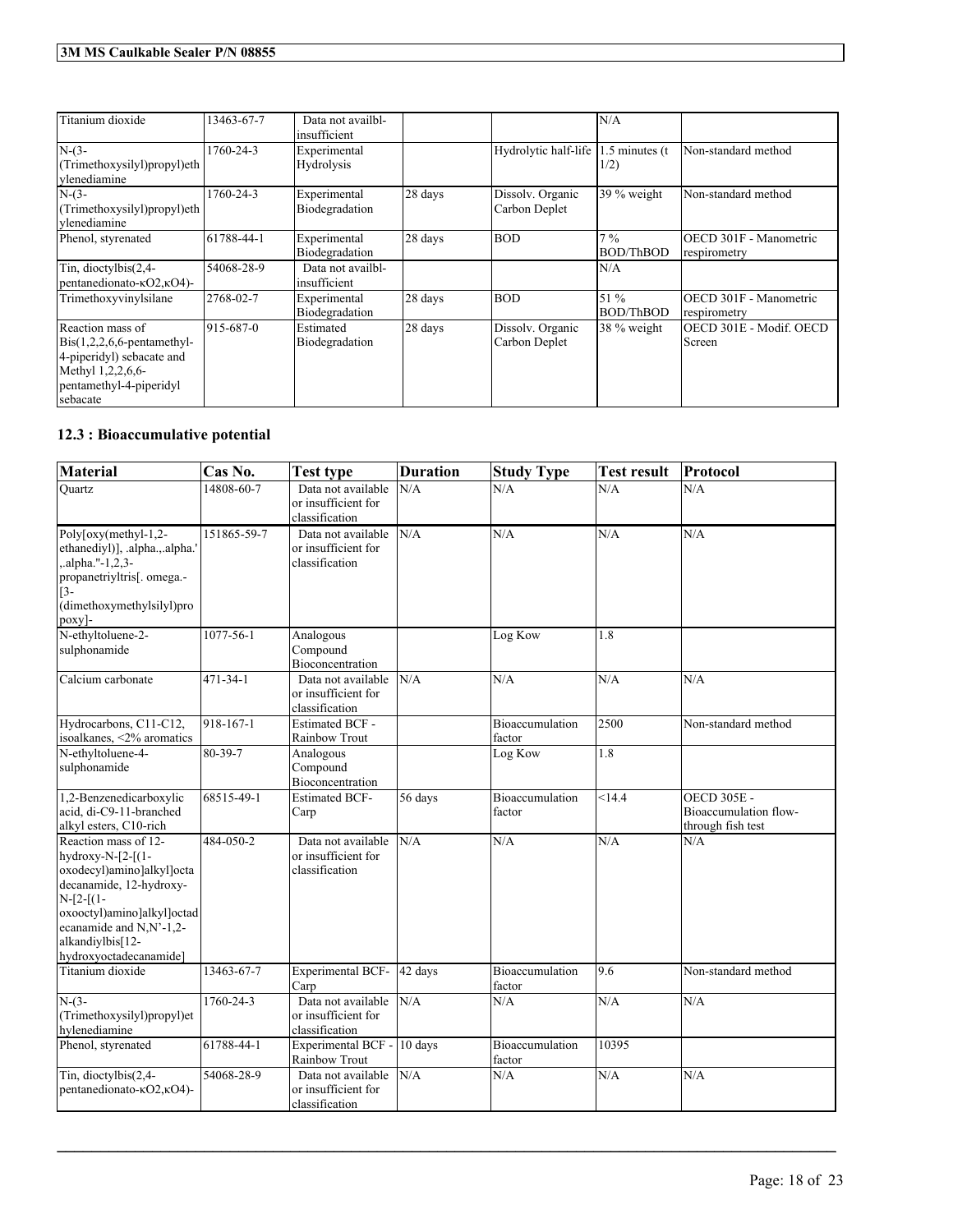| Trimethoxyvinylsilane                                                                                                                                      | $2768 - 02 - 7$  | Estimated<br>Bioconcentration |         | Log Kow                   | '−∠   | Non-standard method |
|------------------------------------------------------------------------------------------------------------------------------------------------------------|------------------|-------------------------------|---------|---------------------------|-------|---------------------|
| Reaction mass of<br>$\text{Bis}(1,2,2,6,6\text{-pentamethyl-}$<br>[4-piperidy] sebacate and<br>Methyl $1,2,2,6,6$ -<br>pentamethyl-4-piperidyl<br>sebacate | $1915 - 687 - 0$ | <b>Estimated BCF-</b><br>Carp | 56 days | Bioaccumulation<br>factor | 131.4 |                     |

### **12.4. Mobility in soil**

| <b>Material</b>                                                                                                                                                                                                                 | Cas No.         | Test type                        | <b>Study Type</b> | Test result     | <b>Protocol</b>                          |
|---------------------------------------------------------------------------------------------------------------------------------------------------------------------------------------------------------------------------------|-----------------|----------------------------------|-------------------|-----------------|------------------------------------------|
| N-ethyltoluene-2-<br>sulphonamide                                                                                                                                                                                               | $1077 - 56 - 1$ | Modeled Mobility<br>in Soil      | Koc               | $114$ $1/kg$    | Episuite™                                |
| N-ethyltoluene-4-<br>sulphonamide                                                                                                                                                                                               | 80-39-7         | Modeled Mobility<br>in Soil      | Koc               | $115$ $1/kg$    | Episuite™                                |
| Reaction mass of 12-<br>hydroxy-N- $[2-[1-$<br>oxodecyl)amino]alkyl]octa<br>decanamide, 12-hydroxy-<br>$N-[2-[1-$<br>oxooctyl)amino]alkyl]octad<br>ecanamide and $N$ , $N'$ -1,2-<br>alkandiylbis[12-<br>hydroxyoctadecanamide] | 484-050-2       | Experimental<br>Mobility in Soil | Koc               | $>4$ $1$ / $kg$ | OECD 121 Estim. of Koc by<br><b>HPLC</b> |
| Phenol, styrenated                                                                                                                                                                                                              | 61788-44-1      | Estimated<br>Mobility in Soil    | Koc               | $\geq$ 2 l/kg   | Episuite™                                |
| Trimethoxyvinylsilane                                                                                                                                                                                                           | 2768-02-7       | Estimated<br>Mobility in Soil    | Koc               | 650 l/kg        | Episuite™                                |
| Reaction mass of<br>$\text{Bis}(1,2,2,6,6\text{-pentamethyl-}$<br>4-piperidyl) sebacate and<br>Methyl 1,2,2,6,6-<br>pentamethyl-4-piperidyl<br>sebacate                                                                         | 915-687-0       | Estimated<br>Mobility in Soil    | Koc               | 200,000 l/kg    | Episuite™                                |

### **12.5. Results of the PBT and vPvB assessment**

This material does not contain any substances that are assessed to be a PBT or vPvB

### **12.6. Endocrine disrupting properties**

This material does not contain any substances that are assessed to be an endocrine disruptor for environmental effects

### **12.7. Other adverse effects**

No information available.

## **SECTION 13: Disposal considerations**

### **13.1 Waste treatment methods**

Dispose of contents/ container in accordance with the local/regional/national/international regulations.

Incinerate in a permitted waste incineration facility. As a disposal alternative, utilize an acceptable permitted waste disposal facility. Empty drums/barrels/containers used for transporting and handling hazardous chemicals (chemical substances/mixtures/preparations classified as Hazardous as per applicable regulations) shall be considered, stored, treated & disposed of as hazardous wastes unless otherwise defined by applicable waste regulations. Consult with the respective regulating authorities to determine the available treatment and disposal facilities.

The coding of a waste stream is based on the application of the product by the consumer. Since this is out of the control of 3M, no waste code(s) for products after use will be provided. Please refer to the European Waste Code (EWC - 2000/532/EC and amendments) to assign the correct waste code to your waste stream. Ensure national and/or regional regulations are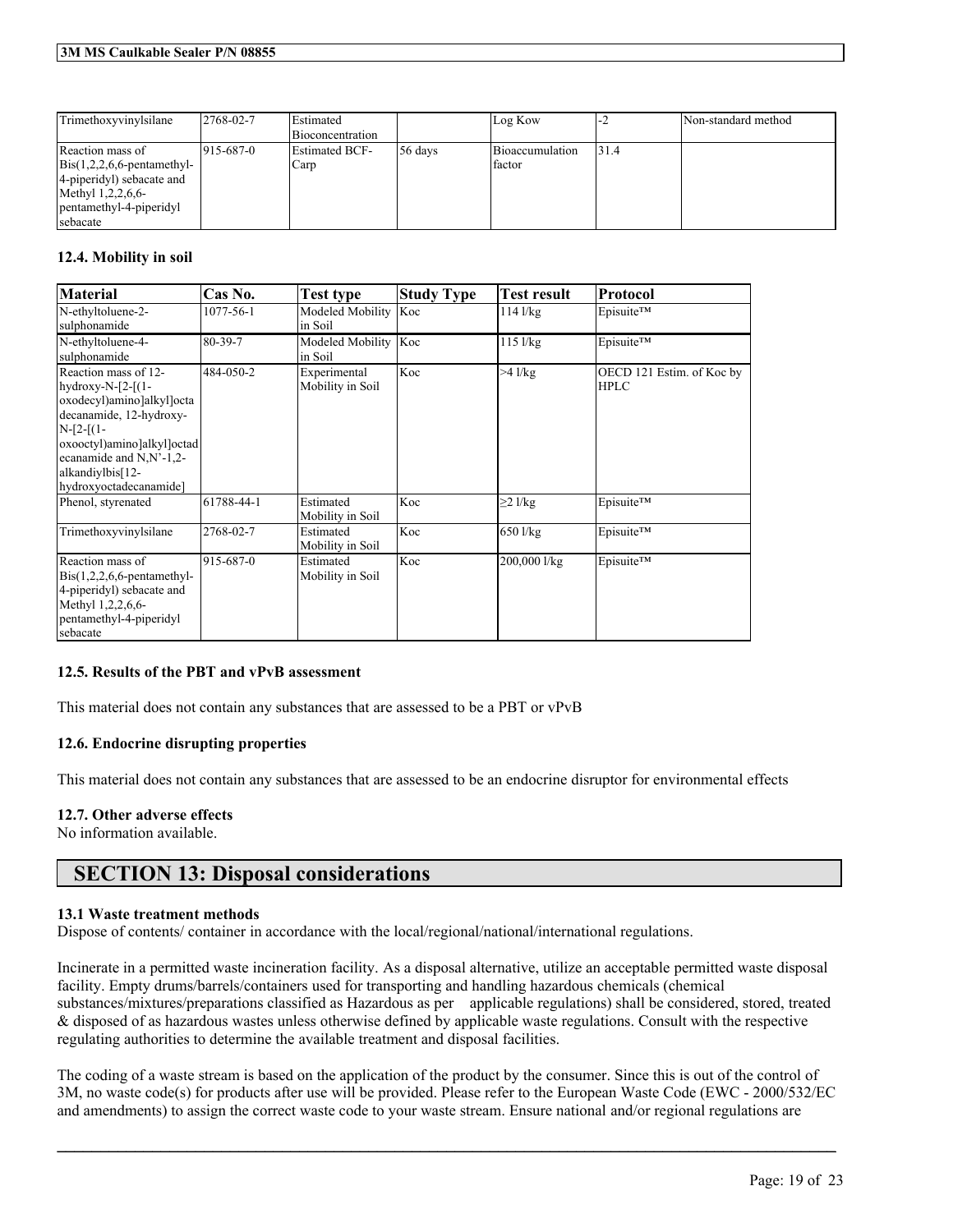complied with and always use a licensed waste contractor.

# **EU waste code (product as sold)**

Paint, inks, adhesives and resins containing dangerous substances

## **SECTION 14: Transportation information**

|                                                                                 | Ground Transport<br>(ADR)                                                    | <b>Air Transport (IATA)</b>                                                  | <b>Transport</b><br><b>Marine</b><br>(IMDG)                                  |
|---------------------------------------------------------------------------------|------------------------------------------------------------------------------|------------------------------------------------------------------------------|------------------------------------------------------------------------------|
| 14.1 UN number                                                                  | <b>UN1133</b>                                                                | <b>UN1133</b>                                                                | <b>UN1133</b>                                                                |
| 14.2 UN proper shipping<br>name                                                 | <b>ADHESIVES</b>                                                             | <b>ADHESIVES</b>                                                             | <b>ADHESIVES</b>                                                             |
| 14.3 Transport hazard<br>class(es)                                              | $\overline{3}$                                                               | 3                                                                            | 3                                                                            |
| 14.4 Packing group                                                              | III                                                                          | III                                                                          | III                                                                          |
| <b>14.5 Environmental hazards</b>                                               | Not Environmentally<br>Hazardous                                             | Not applicable                                                               | Not a Marine Pollutant                                                       |
| 14.6 Special precautions for<br>user                                            | Please refer to the other<br>sections of the SDS for<br>further information. | Please refer to the other<br>sections of the SDS for further<br>information. | Please refer to the other<br>sections of the SDS for<br>further information. |
| 14.7 Transport in bulk<br>according to Annex II of<br>Marpol 73/78 and IBC Code | No data available.                                                           | No data available.                                                           | No data available.                                                           |
| <b>Control Temperature</b>                                                      | No data available.                                                           | No data available.                                                           | No data available.                                                           |
| <b>Emergency Temperature</b>                                                    | No data available.                                                           | No data available.                                                           | No data available.                                                           |
| <b>ADR Tunnel Code</b>                                                          | (E)                                                                          | Not applicable.                                                              | Not applicable.                                                              |
| <b>ADR Classification Code</b>                                                  | F1                                                                           | Not applicable.                                                              | Not applicable.                                                              |
| <b>ADR Transport Category</b>                                                   | $\overline{4}$                                                               | Not applicable.                                                              | Not applicable.                                                              |
| <b>ADR Multiplier</b>                                                           | $\mathbf{0}$                                                                 | $\mathbf{0}$                                                                 | $\theta$                                                                     |
| <b>IMDG Segregation Code</b>                                                    | Not applicable.                                                              | Not applicable.                                                              | <b>NONE</b>                                                                  |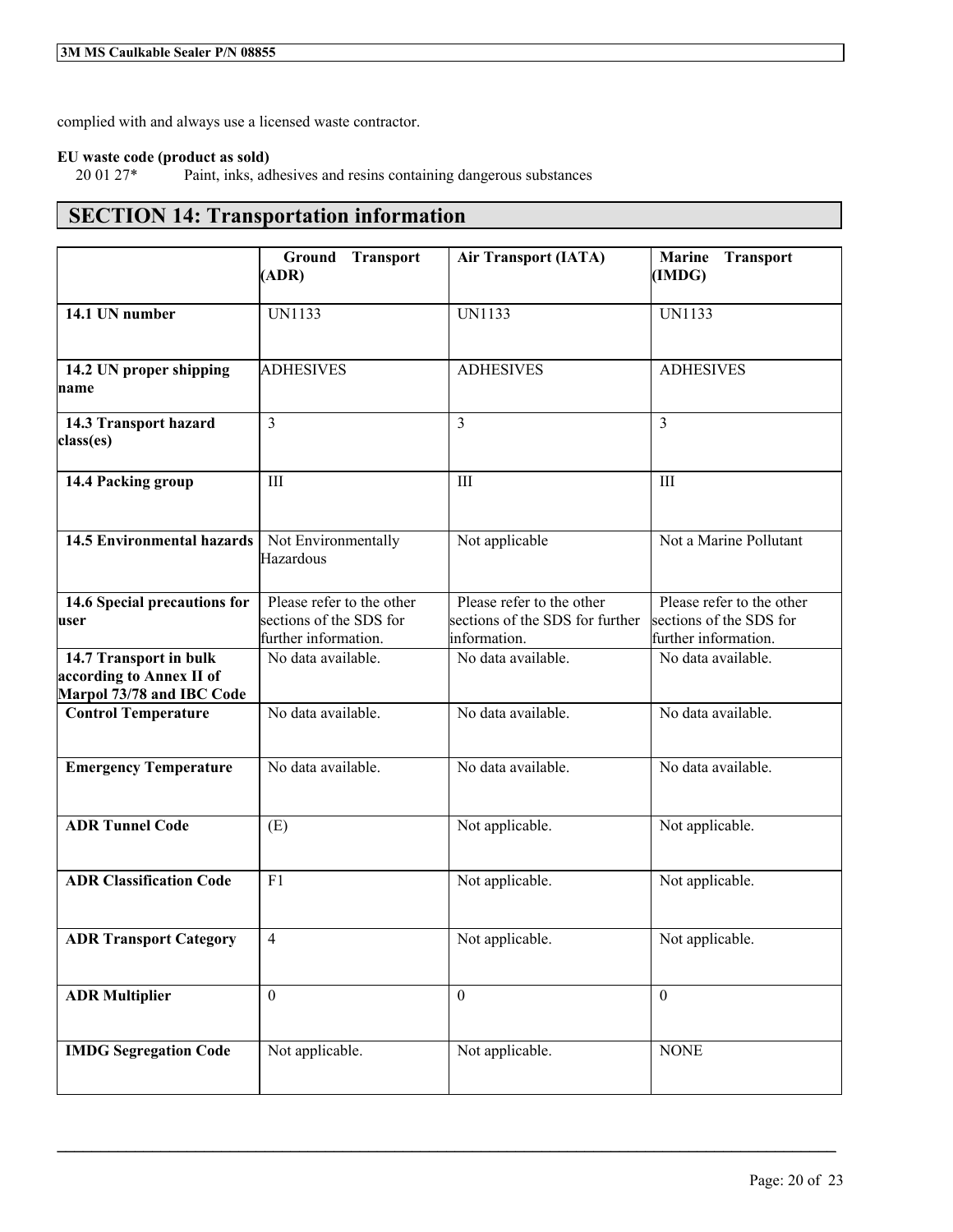Please contact the address or phone number listed on the first page of the SDS for additional information on the transport/shipment of the material by rail (RID) or inland waterways (ADN).

## **SECTION 15: Regulatory information**

### **15.1. Safety, health and environmental regulations/legislation specific for the substance or mixture**

| Carcinogenicity  |                |                                              |                        |
|------------------|----------------|----------------------------------------------|------------------------|
| Ingredient       | <b>CAS Nbr</b> | <b>Classification</b>                        | Regulation             |
| Titanium dioxide | 13463-67-7     | Grp. 2B: Possible human International Agency |                        |
|                  |                | carc.                                        | for Research on Cancer |
| Ouartz           | 14808-60-7     | Grp. 1: Carcinogenic to                      | International Agency   |
|                  |                | humans                                       | for Research on Cancer |

### **Restrictions on the manufacture, placing on the market and use:**

The following substance(s) contained in this product is/are subject through Annex XVII of REACH regulation to restrictions on the manufacture, placing on the market and use when present in certain dangerous substances, mixtures and articles. Users of this product are required to comply with the restrictions placed upon it by the aforementioned provision.

**Ingredient CAS Nbr** 1,2-Benzenedicarboxylic acid, di-C9-11-branched alkyl esters, C10-rich 68515-49-1 Restriction status: listed in REACH Annex XVII Restricted uses: See Annex XVII to Regulation (EC) No 1907/2006 for Conditions of Restriction

### **Global inventory status**

Contact 3M for more information.

### **15.2. Chemical Safety Assessment**

A chemical safety assessment has not been carried out for this mixture. Chemical safety assessments for the contained substances may have been carried out by the registrants of the substances in accordance with Regulation (EC) No 1907/2006, as amended.

## **SECTION 16: Other information**

### **List of relevant H statements**

| <b>EUH066</b>     | Repeated exposure may cause skin dryness or cracking.                               |
|-------------------|-------------------------------------------------------------------------------------|
| H <sub>226</sub>  | Flammable liquid and vapour.                                                        |
| H <sub>3</sub> 02 | Harmful if swallowed.                                                               |
| H <sub>304</sub>  | May be fatal if swallowed and enters airways.                                       |
| H317              | May cause an allergic skin reaction.                                                |
| H318              | Causes serious eye damage.                                                          |
| H332              | Harmful if inhaled.                                                                 |
| H351i             | Suspected of causing cancer by inhalation.                                          |
| H361d             | Suspected of damaging the unborn child.                                             |
| H372              | Causes damage to organs through prolonged or repeated exposure.                     |
| H372              | Causes damage to organs through prolonged or repeated exposure: respiratory system. |
| H373              | May cause damage to organs through prolonged or repeated exposure.                  |
| H400              | Very toxic to aquatic life.                                                         |
| H410              | Very toxic to aquatic life with long lasting effects.                               |
| H411              | Toxic to aquatic life with long lasting effects.                                    |
| H413              | May cause long lasting harmful effects to aquatic life.                             |
|                   |                                                                                     |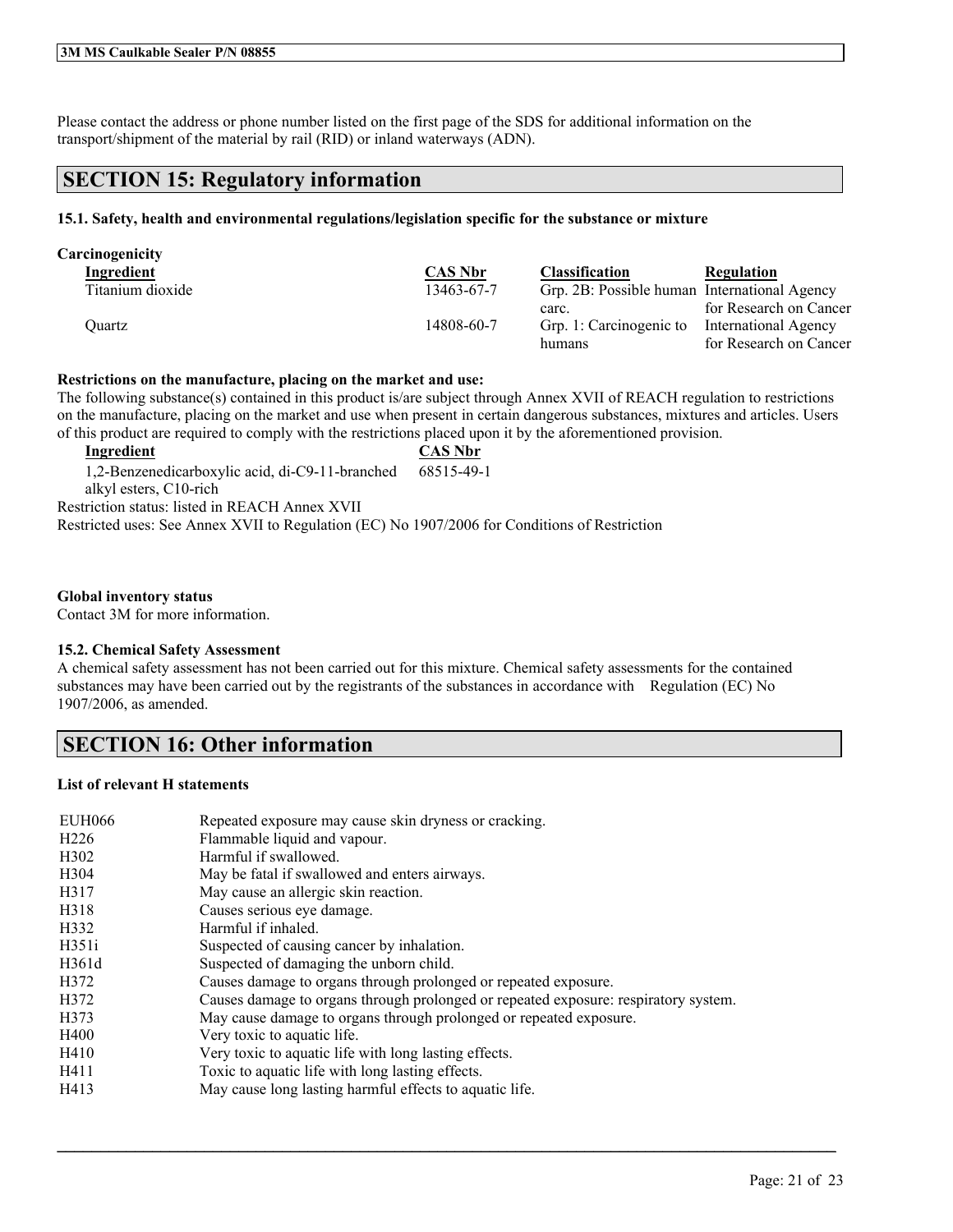### **Revision information:**

EU Section 09: pH information information was added. Section 1: Emergency telephone information was modified. CLP: Ingredient table information was modified. Label: CLP Precautionary - Disposal information was deleted. Label: CLP Precautionary - Prevention information was modified. Label: CLP Precautionary - Response information was modified. Label: CLP Supplemental Hazard Statements information was added. Section 03: Composition table % Column heading information was added. Section 3: Composition/ Information of ingredients table information was modified. Section 03: Substance not applicable information was added. Section 04: First Aid - Symptoms and Effects (CLP) information was added. Section 04: Information on toxicological effects information was modified. Section 8: Occupational exposure limit table information was modified. Section 9: Density information information was modified. Section 9: Evaporation Rate information information was deleted. Section 9: Explosive properties information information was deleted. Section 09: Kinematic Viscosity information information was added. Section 9: Melting point information information was modified. Section 9: Oxidising properties information information was deleted. Section 9: pH information information was deleted. Section 9: Property description for optional properties information was modified. Section 9: Vapour density value information was added. Section 9: Vapour density value information was deleted. Section 9: Viscosity information information was deleted. Section 11: Acute Toxicity table information was modified. Section 11: Germ Cell Mutagenicity Table information was modified. Section 11: No endocrine disruptor information available warning information was added. Section 11: Reproductive Toxicity Table information was modified. Section 11: Serious Eye Damage/Irritation Table information was modified. Section 11: Skin Corrosion/Irritation Table information was modified. Section 11: Target Organs - Repeated Table information was modified. Section 11: Target Organs - Single Table information was modified. Section 12: 12.6. Endocrine Disrupting Properties information was added. Section 12: 12.7. Other adverse effects information was modified. Section 12: Component ecotoxicity information information was modified. Section 12: Contact manufacturer for more detail. information was deleted. Section 12: Mobility in soil information information was added. Section 12: No endocrine disruptor information available warning information was added. Section 12: Persistence and Degradability information information was modified. Section 12:Bioccumulative potential information information was modified. Section 14 Classification Code – Main Heading information was added. Section 14 Classification Code – Regulation Data information was added. Section 14 Control Temperature – Main Heading information was added. Section 14 Control Temperature – Regulation Data information was added. Section 14 Disclaimer Information information was added. Section 14 Emergency Temperature – Main Heading information was added. Section 14 Emergency Temperature – Regulation Data information was added. Section 14 Hazard Class + Sub Risk – Main Heading information was added. Section 14 Hazard Class + Sub Risk – Regulation Data information was added. Section 14 Hazardous/Not Hazardous for Transportation information was added. Section 14 Multiplier – Main Heading information was added. Section 14 Multiplier – Regulation Data information was added. Section 14 Other Dangerous Goods – Main Heading information was added. Section 14 Other Dangerous Goods – Regulation Data information was added. Section 14 Packing Group – Main Heading information was added.